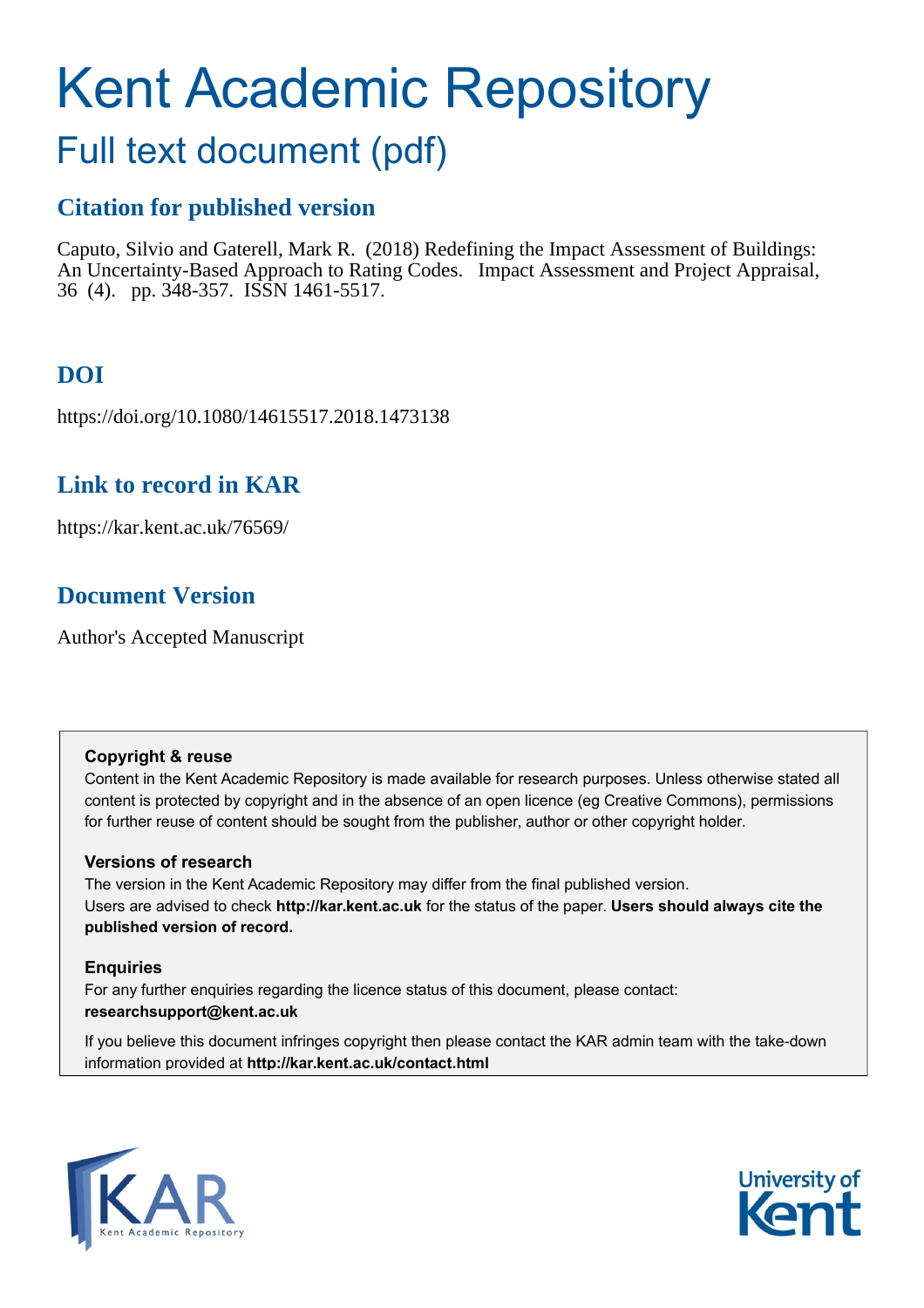## Title: **Redefining the impact assessment of buildings: an uncertainty-based approach to rating codes.**

#### **Silvio Caputo and Mark Gaterell**

**Abstract:** Discrepancies between predicted and in-use building performance are well documented in impact assessments for buildings such as rating codes. This is a consequence of uncertainties that undermine predictions, which include procedural errors as well as users' behaviour and technological change. Debate on impact assessment for buildings predominantly focuses on operational issues and does not question the deterministic model on which assessments are based as a potential, underlying cause of ineffectiveness. This article builds on a non-deterministic urban planning theory and the principles it outlines, which can help manage uncertain factors over time. A rating code model is proposed that merges its typical steps of assessment (i.e. classification, characterisation and valuation) with those principles, applied within the impact assessment of buildings. These are *experimentation* (of other criteria than those typically appraised), *exploration* (the process of identifying the long-term vulnerability of such criteria) and *inquiry* (iterating and critically evaluating the assessment over time).

**Keywords**: Impact assessment of buildings; Rating codes; Uncertainty; Uncertainty-based planning.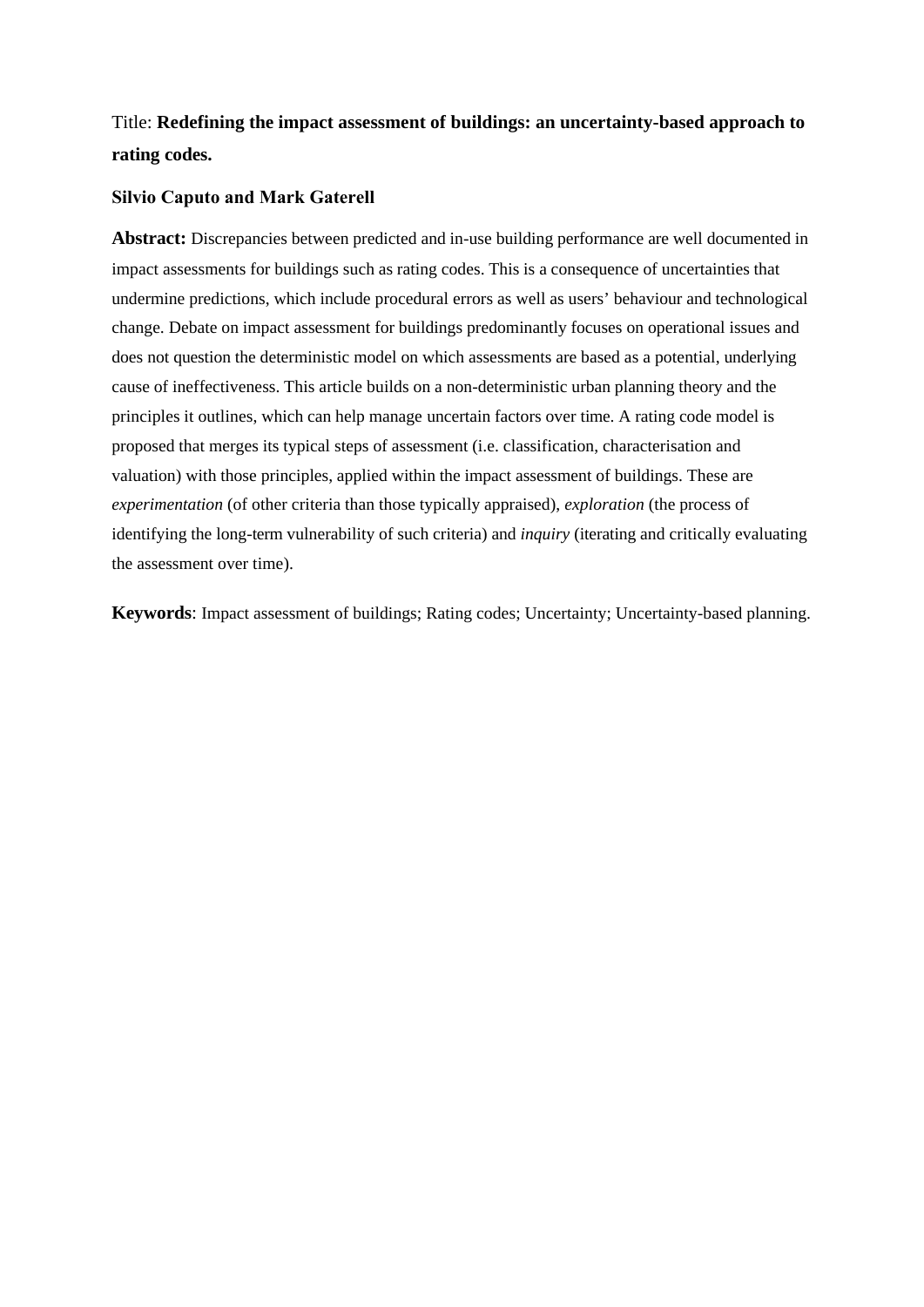#### **1. Introduction.**

Increasingly used worldwide (Cole and Valdebenito, 2013), rating codes are perhaps the most popular

assessment to measure the impact of buildings on the environment, which in Europe – as for 2012 -

account for 40% of total energy use and 36% of total CO2 emission (Zhao and Magoulès, 2012).

Rating codes were designed to predict the 'whole building' performance (Fowler and Rauch, 2006) by

using clusters of indicators representing several areas of sustainability in relationship to building

design and use (Chandratilake and Dias, 2013), measuring such indicators and aggregating them to

express a final rating. The introduction of the European Energy Performance of Buildings Directive

(2002) has further contributed to promote the use of these impact assessment tools within the building

industry, and national and local governments (Schweber and Hasan Haroglu, 2014).

 Being mainly voluntary, rating codes are used by developers, building owners and practitioners to demonstrate the high quality of their buildings. The ratings used in many of these tools have also become benchmarks in policies and planning frameworks, thus utilised in the decision-making process leading to planning consent (Retzlaff, 2009). However, rating codes are not without problems. Their stated aim – at least in the UK – is to facilitate a holistic approach to sustainability (BREEAM, 2014). Cole (1998) links their aim to sustainable development, hence encompassing social, environmental and economic dimensions. But rating codes struggle with the difficulty of integrating multiple aspects of sustainability within their assessment's structure, in particular social sustainability (see Mateus and Bragança, 2011; Lutzkendorf and Lorenz, 2006). Furthermore, effectiveness of rating codes is questioned (see Cole, 2005), also in the light of the increasing evidence that buildings in use 22 do not perform as initially rated (Carbon Trust, 2012; Menezes et al., 2012; Perez-Lombardi et al, 23 2009), because of many uncertain factors that are not considered in the assessment process such as users' behaviour (Fabi et al, 2012), which some authors claim to be the main cause of discrepancies between predictions and real performance (Galvin and Sunikka-Blank, 2012; Zachary et al., 2010; Haas and Biermayr, 2000).

 Since their introduction in 1990 rating codes have been in constant evolution, attempting to improve their predictive accuracy. BREEAM – a UK rating code – issued different versions (1998, 2006, 2011 and 2014) which have progressively improved the assessment system by, for example, specialising the appraisal depending on the building type (e.g. supermarkets, education, industrial buildings, etc.). Although significant, these improvements do not address uncertain factors mainly because, this paper argues, it would require a structural shift from the current rating code's quantitative approach, which is deterministic and leads stakeholders involved in the process of design and construction to accept predictions as real, to one that is sensitive to project-specific characteristics and open to multiple

outcomes. This article proposes an outline model of rating code which learns from principles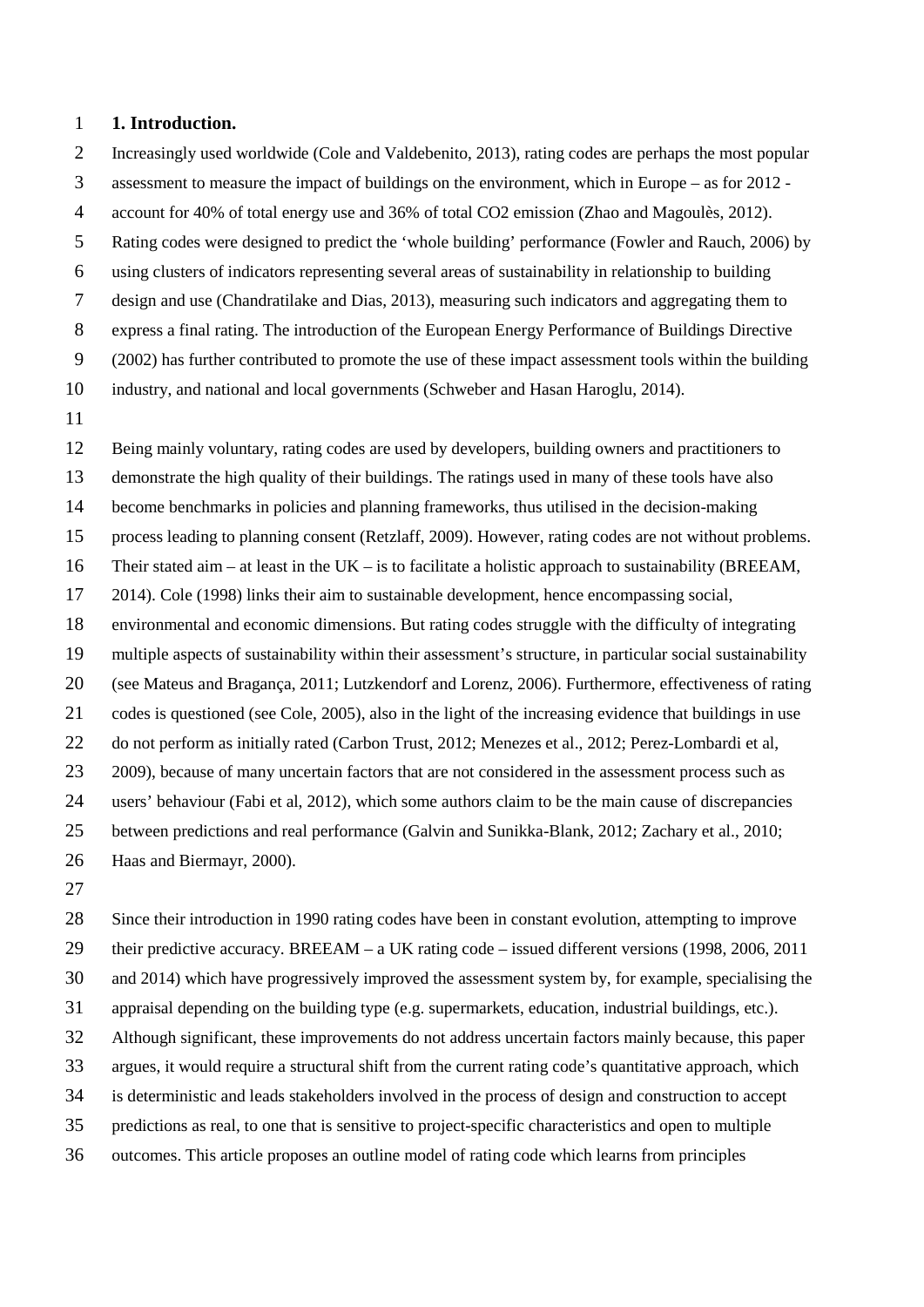- elaborated in an urban planning theory that, by recognising uncertainty as a defining feature of the present urban context, identifies principles that can help manage it (Hillier, 2011).
- 

 The paper is structured as follows: in the next section, rating codes are briefly introduced and shortcomings that have been identified in relevant literature highlighted. Subsequently, different typologies of uncertainty are reviewed in order to identify one that is typically not considered in impact assessments for buildings. Principles of the urban planning theory mentioned above are subsequently discussed in order to transpose them to the rating code field and generate a new rating code model to manage uncertainty. The article also identifies lack of debate as a reason why rating codes still preserve their deterministic approach.

#### **2. Impact assessment for buildings: advantages and shortcomings of rating codes.**

 There are two main systems used to assess the environmental impact of buildings, life cycle analysis and criteria-based tools (Cheng et al. 2017; Assefa et al., 2007). The former, initially designed to assess the life cycle of products or processes (Bribián et al., 2009), measures the impact of the entire building's lifecycle within some boundaries set at the beginning of the analysis (e.g. from the extraction and processing of materials to the decommissioning of the building). The latter is a quantitative assessment, measuring the performance of criteria (i.e. indicators) for resource use, social (e.g. health and wellbeing) and ecological impact. Criteria are scored, and scores weighted and aggregated in order to generate a final rating for the whole building performance. BREEAM, the first rating code launched in 1990 by the UK-based Building Research Establishment, is a criteria-based tool assessing issues such as energy, water efficiency, waste management, and land use and ecology. BREEAM was successful, and other rating codes followed (e.g. LEED in the USA, CASBEE in Japan and DGNB in Germany), with 40 rating systems established worldwide by 2008 (Pushkar and Shaviv, 2016). All rating codes are based on the same assessment system but with different weighting and selection of criteria. Such differences are sufficient to generate differences in final results when different rating codes are used to assess a building (Wallhagen and Glaumann 2011; Wallhagen et al., 2013; Cheng et al., 2017), thus showing that – despite sharing the same system of assessment - a common methodology and theoretical approach for criteria-based assessments is missing (Wallhagen et al., 2013). Nevertheless, as mentioned above, the use of these impact assessments for buildings is increasingly popular and is now embedded in many planning procedures and policies (Retzlaff, 2009) or used by financial and insurance companies utilising them as 'a basis for risk and mortgage appraisals and real estate valuations' (Cole, 2005). 

 Cole (1998) defined rating codes as tools enabling 'informed decisions based on the outcome of the assessment that is most critical'. This definition portrays rating codes as tools designed to provide evidence-base for decision-making. Much of the literature on this topic focuses on effectiveness in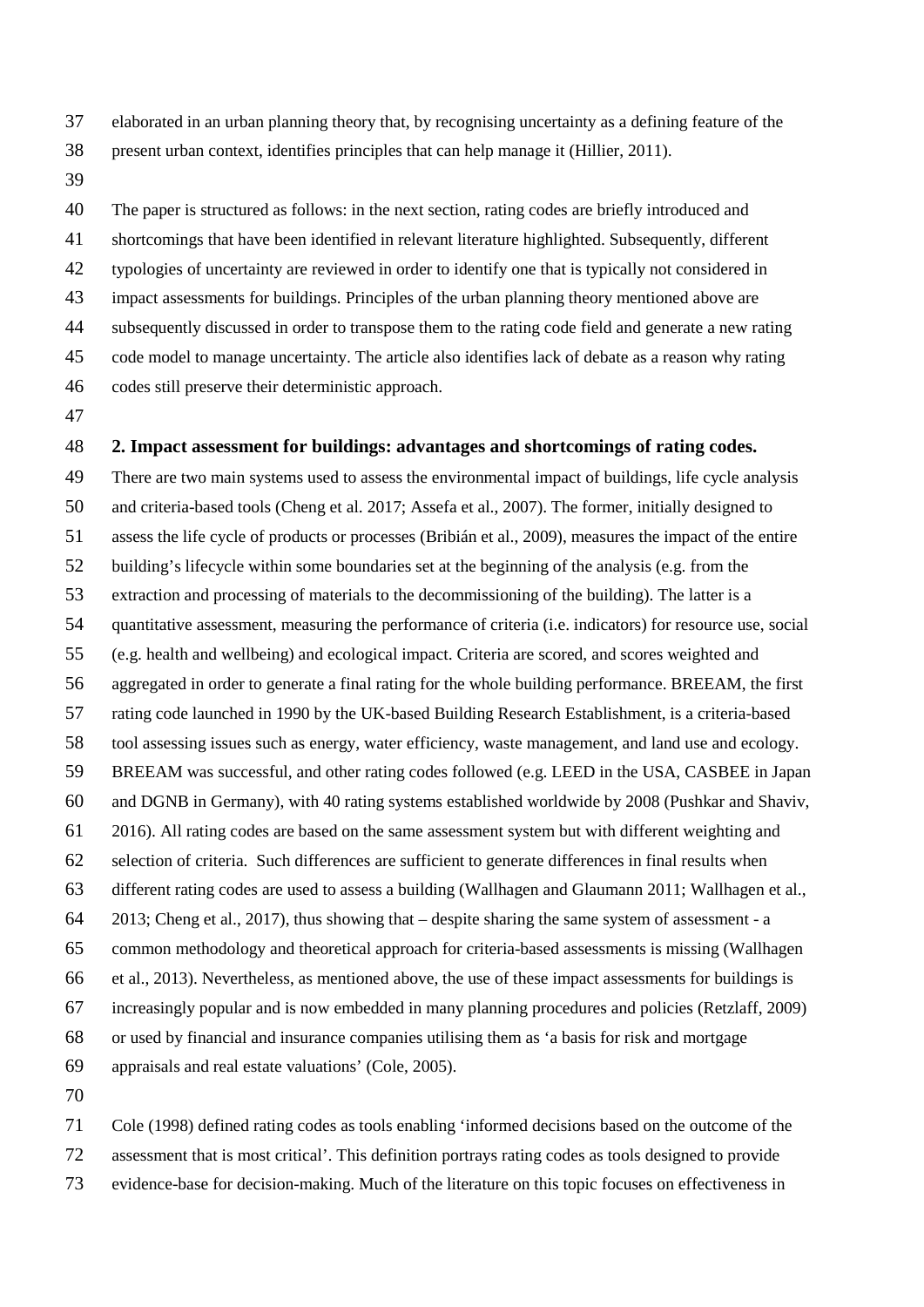- terms of precision and reliability of results (Krizmane, 2016; Yu et al., 2015; Alyamia and Rezguib,,
- 2012; Menezes et al, 2012; Kajikawa, 2011; Mateus and Luís Bragança, 2011; Reijnders and van
- Roekel, 1999) or comparability across the different rating codes (Becchio et al., 2014; Cheng et al,
- 2017; Adegbile, 2013; Chew and Das, 2008; Crawley and Aho, 1999) in order to increase their
- effectiveness within the decision-making process. But only few studies (mentioned in the following
- sections) discuss fundamental shortcomings, which affect the capability of the impact assessment tool
- to meet its broader aim and point at the danger of relying on ratings that are merely predictive when
- 81 taking decisions. What follows is a brief overview of such shortcomings.
- 

 *Scope and complexity* - Within a criteria-based system of assessment, sustainable performance is defined by the selection of criteria, which, in rating codes, typically privileges environmental, rather 85 than social, factors (Conte and Monno, 2012; Fenner and Ryce, 2008). But the complexity of sustainability can hardly be captured within a set of categories/criteria (Lützkendorf and Lorenz, 2006; Berardi, 2012). Moreover, there are several interpretations of social sustainability (Dempsey et 88 al., 2009), which is understood in different ways. Generally, rating codes refer to it as a function of health and wellbeing (e.g. ventilation, view out) (Haroglu, 2013), whereas it is suggested that it should include factors such as education and awareness of sustainability (Mateus and Braganca, 2011) or even factors related to social cohesion and participation in the design process (Amasuomo et al., 2017). Such a broader understanding of social sustainability has implications not only in terms of the assessment model (e.g. how can awareness of sustainability be measured?) but also in terms of the role of the actors, who may need to be involved, for example, in a post occupancy phase of the building life, as a means to assess the impact of the educational component of the building design and process. Other authors point at the excessively general nature of categories/criteria that sometimes fail to reflect contextual conditions, e.g. water scarcity, which may necessitate local or even building- specific modifications to the weighting system as a consequence of site-specific vulnerabilities and criticalities (Chandratilake and Dias, 2013; Alyami and Rezgui, 2012). Furthermore, by excluding or including certain criteria, technologies or design strategy, rating codes can generate imbalances in the appraisal (Retzlaff, 2009).

- 
- The need to include more refined criteria for social sustainability and other aspects of buildings'
- sustainable performance is a symptom of a wider problem related to the scope of the assessment. Such
- a scope is generally confined to the building and the building site, whereas there are externalities that
- should be considered in order to generate an *absolute* (Cole, 1998), rather than local, impact
- assessment. To this end, Conte and Monno (2012) propose a rating code that links criteria typically
- included in the rating code assessment to a broader impact at an urban scale, with scores assigned to
- building-related criteria only when these generate positive impact at an urban scale. This proposal,
- however, exposes the complexity of an absolute assessment: in fact, the difficulty of identifying and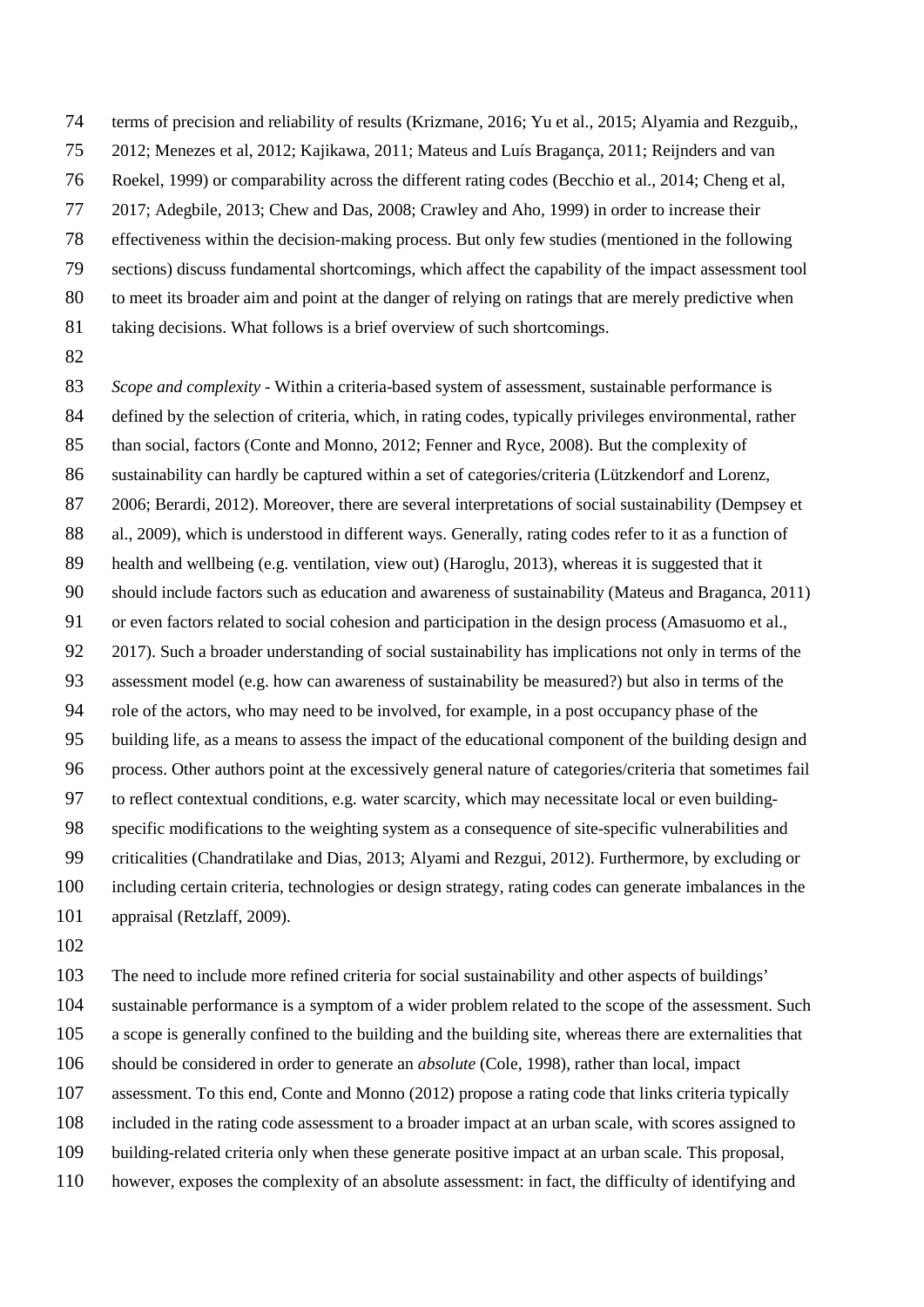- including a sufficient number of criteria capturing the multi-dimensional, multi-scale concept of
- sustainability and building construction or the attempt to measure its absolute impact poses the
- problem of manageability: increasing complexity may lead to higher effectiveness of the assessment
- but at the cost of operability (Chandratilake and Dias, 2013). It would also require a shift in the
- impact assessment culture (Conte and Monno, 2012; Cole, 1998) which at present sees buildings as
- discrete entities rather than part of a wider urban system.
- 

 *Assessment and educational tool* – Literature on rating codes is quite limited and rarely questions the use of the impact assessment's results within the decision-making process (Haapio and Vittaniemi, 2008). However, a few studies can be found on the capability of rating codes not only to assess but to promote and raise awareness about sustainability (Haroglu, 2013). These tools are voluntary and therefore used only for a small share of the newly built. Nevertheless, the impact they generate in the process of assessment amplifies their effectiveness since it raises awareness amongst the actors involved in the design and construction process, including practitioners, building industry and decision-makers at large (Cole, 2005). Scientific analysis alone cannot elucidate the impact of human interventions on sustainability (Krizmane, 2016; Cole, 2005). It is therefore the role and utilisation of the assessment tool within the wider process of design, implementation and use that can generate real effectiveness. To this end, the potential of rating codes to direct design choices towards sustainable building design and construction could turn it into a powerful design tool. But rating codes were not originally created as a design tool (Cole, 1998). In order to do so, the rating code should provide guidelines at an initial design stage and more accurate criteria as the design and construction progress (Thuvander et al. 2013), or a more flexible selection of sustainability criteria which does not constrict design options (Cole, 1998). Effectiveness in raising awareness is also problematic for other actors such as occupants. Cheng et al. (2017) maintain that the involvement of the building users within the design process, in order to identify their needs and goals, is necessary. Without, it will be difficult to judge which one of the energy saving concepts and measures perform well and which ones do not work at all. Moreover, it could be added, the identification and engagement of representative samples of occupants can be problematic. These reflections imply not only that the post occupancy phase, in which measurement of the real resource use can be gathered and analysed, must become an essential requirement of the assessment but also that the assessment must be conceived as a flexible tool in which criteria that have proved ineffective can be exchanged for others. 

- *Gap* Perhaps the main shortcoming debated is the difference between predicted building
- performance and real operational life, which often do not match for a number of reasons both
- technological and behavioural (Carbon Trust, 2012; Menezes et al., 2012; Perez-Lombardi et al,
- 2009). Performance gaps were not evidenced only in the UK but also in studies conducted in China
- (Zhao and Zhou, 2017) and in LEED certified buildings worldwide (Newsham et al., 2009). The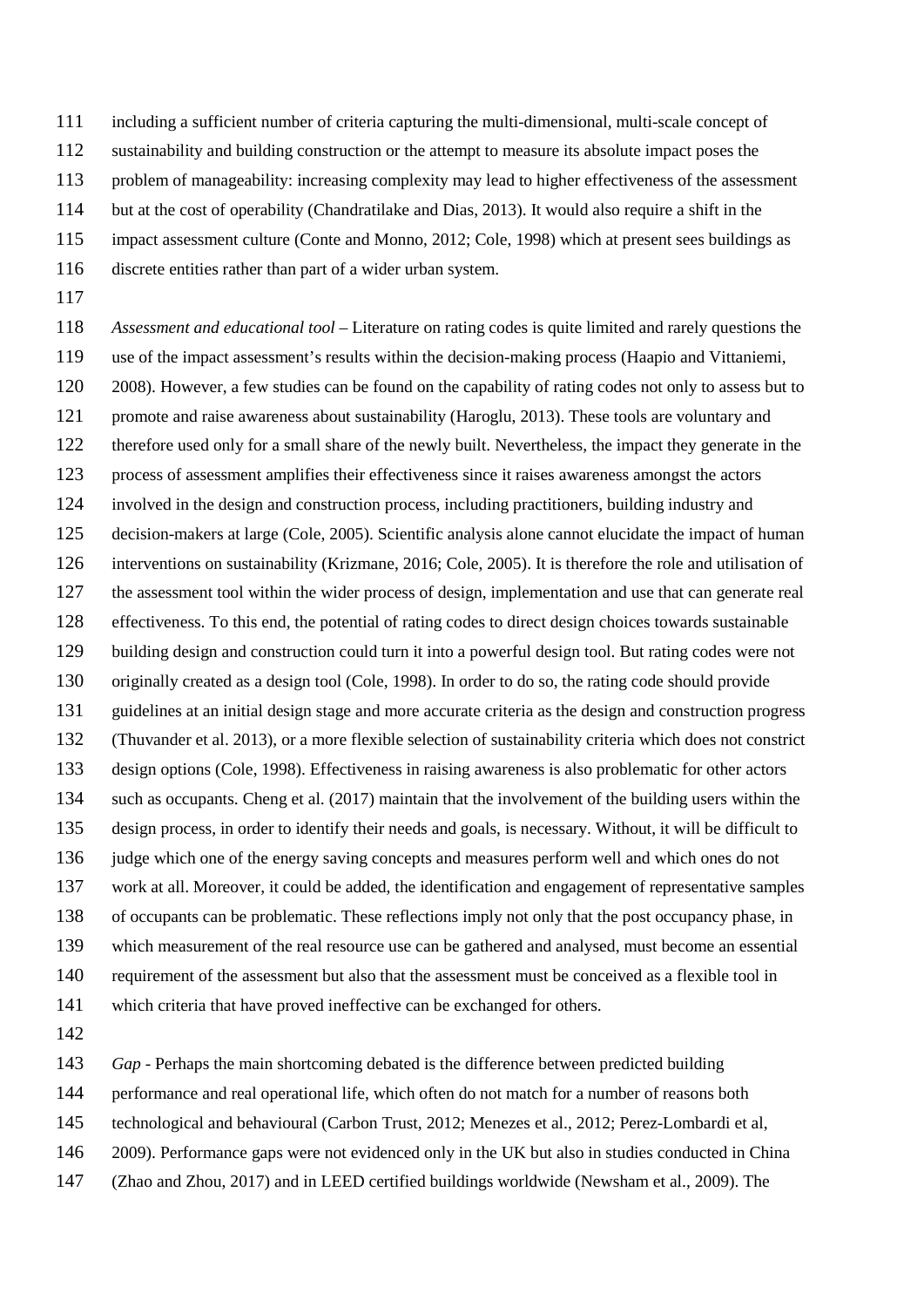majority of these studies focus on energy consumption, comparing real usage with prediction. There is

a paucity of studies on other criteria such as ecology, which is probably more difficult to measure.

Nevertheless, an energy performance gap points not only at operational assessment shortcomings but

also at failure to raise awareness in occupants, which is one of the aspirations of the tool. The high

degree of uncertainty associated with predictions formulated further confirms that ratings generated

- from assessments are merely hypothetical (or aspirational) performance targets (Fenner and Ryce,
- 2008).
- 

 It is worth stressing that the majority of a limited literature on rating codes focuses on procedural issues. This may have limited the role that debate in literature has played in the evolution of this impact assessment. As a term of comparison, we note that literature on another model of assessment, Environmental Impact Assessment (EIA), has played an important role in its evolution. EIAs were introduced in the 1970s to assess the impact of human interventions, following the US National Environmental Policy Act (NEPA) and in response to environmental concerns that were later on captured in the definition of sustainable development (Cashmore, 2004). EIAs were subsequently introduced in the UK in the 1980s and since then, they have been evolving in response to three modifications of the European Directive 85/337/EEC, and they are likely to change in response to the latest 2014 Directive (Jha-Thakur and Fischer, 2017). One of the main issues highlighted soon after its introduction in the UK is the risk for this assessment to be used as scientific evidence on which choices can be made by decision-makers (Cashmore, 2004), which was subsequently debated in other studies (Cashmore et al, 2010; Morgan, 2012; Lobos and Partidario, 2014). The role of the assessment within the process of decision-making and the factors at play within it (i.e. political, economic, etc.) are such that this process is neither linear nor rational (Pope et al., 2013; Weston, 2000). Within such debate, the review of theories on decision making (Weston, 2000; Fischer et al., 2010) led, amongst other things, to understand the assessment as one that must be adapted to the context. Fischer et al (2010), for example, suggest that an appropriate selection of context-sensitive indicators (i.e. understood and valued by the stakeholders who will take a decision) can lead to higher effectiveness of the assessment in terms of impact on the planning decisions taken.

Another much debated issue is uncertainty, which is directly addressed in the latest EU Directive,

requiring that a list of uncertainties involved in a project be included in EIA reports (Fischer et al.,

2016). Uncertainty as an element impeding the effectiveness of the assessment is debated from many

standpoints, including a conceptual perspective focusing on the aims of the assessment and how their

correct definition impacts effectiveness (Cashmore et al, 2010), the precautionary measures that

- should be formulated in connection with uncertainties (Weston, 2000) and more. Jalava et al. (2013)
- argue that EIAs are meant to reduce risks and uncertainties of human interventions but at the same
- time they may not express all the uncertainties that remain unresolved with sufficient clarity. In a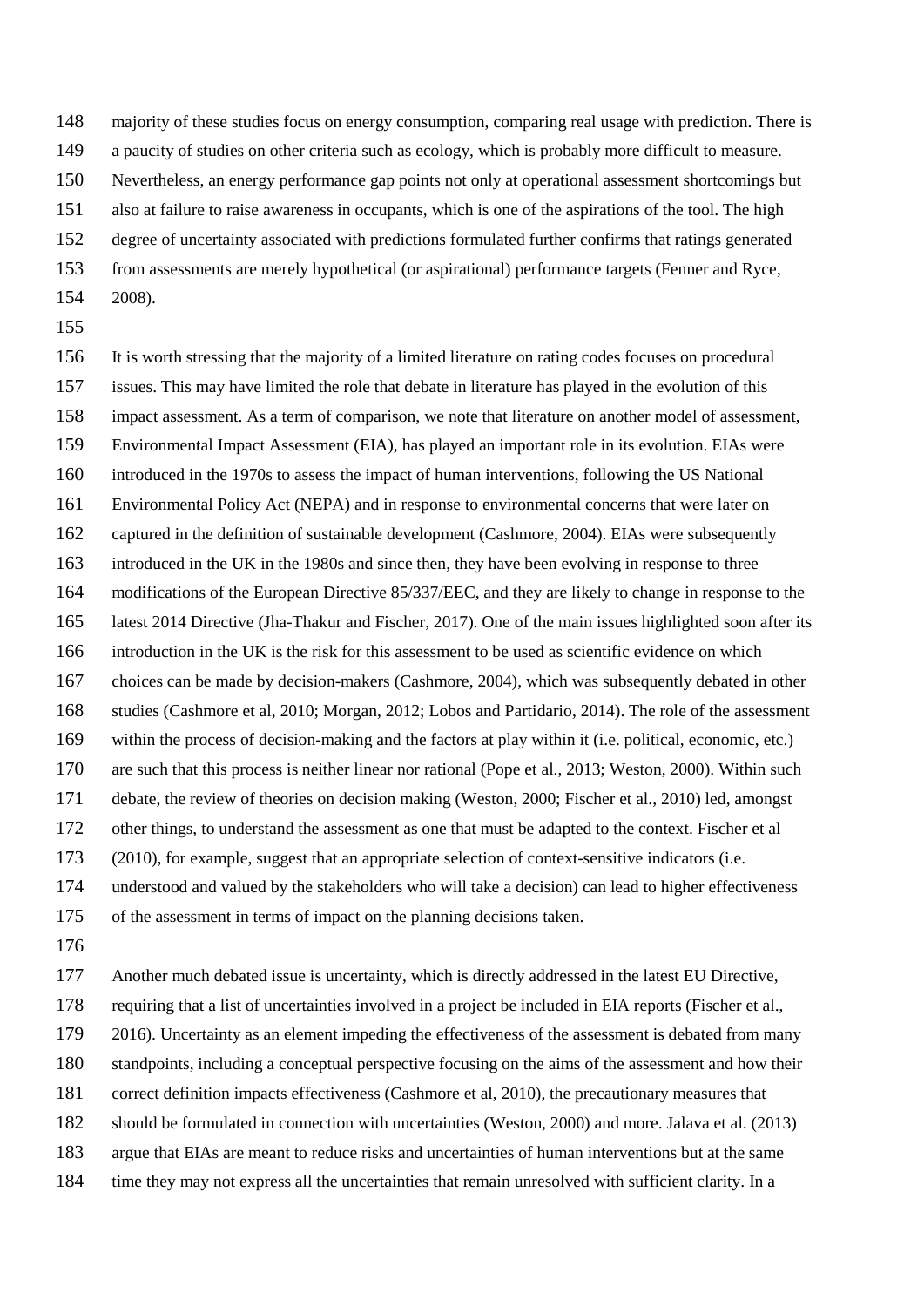review of follow-up (ex-post) assessments of transport infrastructure projects in England and Norway,

- Nicolaisen and Driscoll (2016) too note a lack of communication of the uncertainties related to the
- reliability of internal and external factors of projects. In fact, a follow-up to an assessment is not only
- instrumental to measuring its effectiveness but also a way to learn from previous failures (Jones and
- Fischer, 2016), thus possibly mitigating uncertainties in subsequent projects and assessments.
- 

 As mentioned above, the richness and depth of the issues debated in this abundant stream of literature stimulate change by pointing to new directions, whereas, in comparison, literature on rating codes is not so active. In fact, the overview presented in this section shows that the impact assessment model of rating codes, in particular its deterministic, path-dependent nature, limits their potential to be effective at several levels (assessing real impact, educating, and linking the assessment of the building to the wider scope of sustainable development). The predictive character of ratings is acknowledged within the BREEAM manual (2014) and – although only optional - post-occupancy evaluation is offered as part of the assessment. Although important, such an option does not address the fact that predictions are in reality the evidence-base on which planning consent and design choices are made. We propose an uncertainty-based approach to address such limits and, in the following section, we give a brief overview of the concept of uncertainty and the way this has been defined in different fields of impact assessment.

## **3. Typologies of uncertainty and uncertainty management in an urban planning theory.**

 Uncertainty has been defined not only as the mere absence of information but also its incompleteness. New information can resolve uncertainty or generate further uncertainty at a deeper level (Walker et al, 2003). Uncertainties in predicting the environmental impact of planned interventions can refer to inaccuracy of baseline information, changes operated within the project assessed and incorrect understanding of causal effects (Tullos, 2009; Perdicoúlis and Glasson, 2006). They can also refer to collection of data (Booth and Choudhary, 2013; Garcia Sanchez et al., 2014) and users' behaviour, which are inherent to any environmental assessment process (Weston, 2000; Leung et al., 2015). A useful categorisation of uncertainties is provided by Rotmans and van Asselt (2001). They point out that there are two recurrent typologies of uncertainty which in turn characterise several common types. These are *lack of knowledge* and *variability*. The former includes inexactness and immeasurability, the latter includes human behaviour, technological surprise and societal randomness. A brief review of uncertainty according to different discipline-specific perspectives shows similar understandings of uncertainty as defined by these two typologies (see Table 1). TABLE 1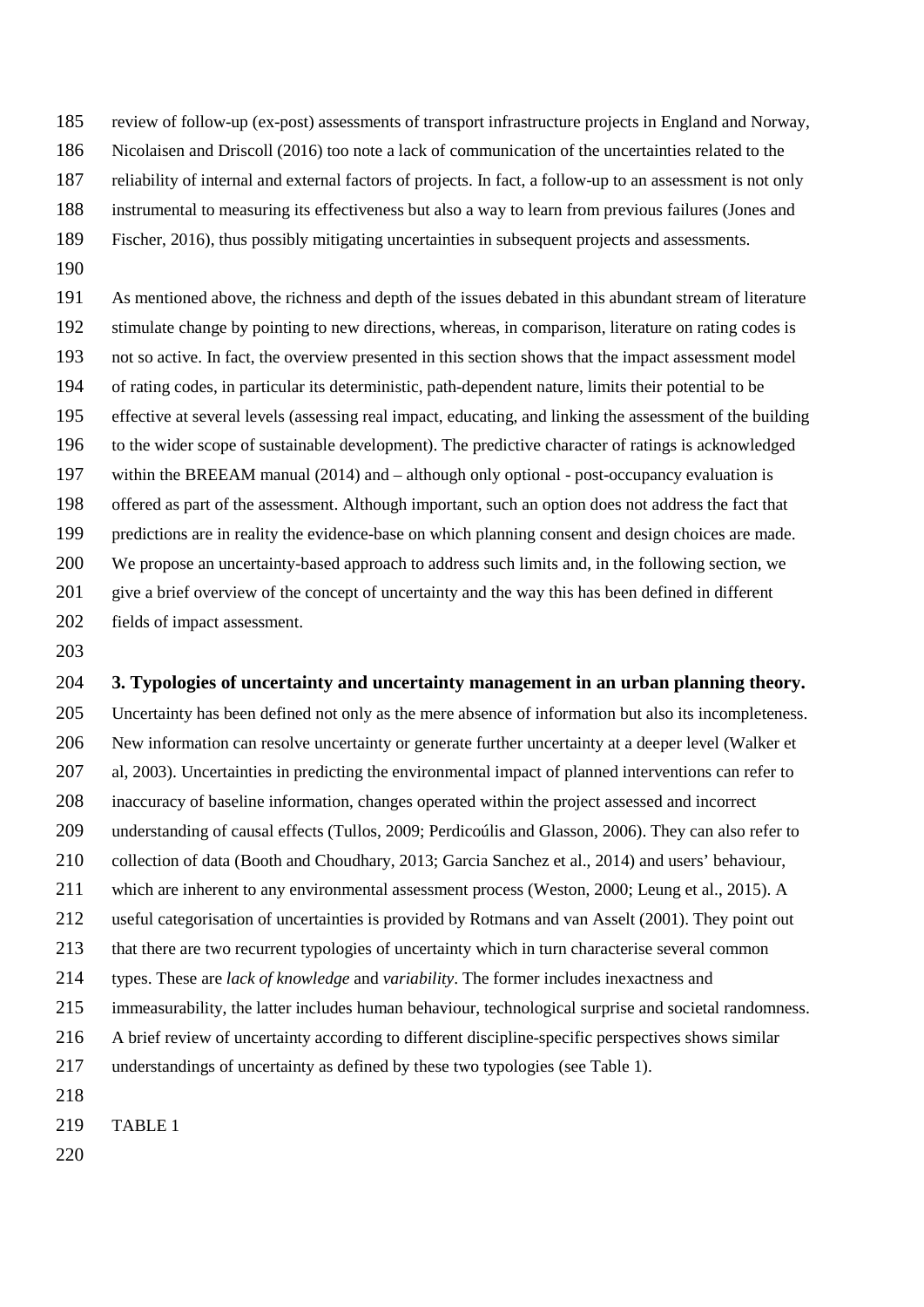Uncertainty associated with *lack of knowledge* is generally modelled though ever-more sophisticated mathematical and statistical methods such as Bayesian, fuzzy-rule based methods and model divergence corrections (see Ascough et al., 2008). *Variability* is arguably more difficult to quantify and is perhaps better captured through tools for qualitative assessments such as scenario analysis. Duiker and Greig, (2007) point out that scenario analysis is particularly useful for EIAs, especially for the development of risk management strategies. Scenario analysis is a systemic investigation which can be used to broaden the scope of analysis to include factors exogenous to the system considered both in space and time, which may have significant impact on performance. A case in point is given by a study documenting an assessment on a local ecological system that, by looking at the effect of 230 climate change on the migration of species exogenous to the system, surmises the impact of such a migration on the local fauna (Duinker and Greig, 2007). Such a migration is hypothetical but plausible and, when considered as a concrete threat, can generate different strategies than those with a

- conventional appraisal procedure.
- 

 Examples of applications of scenario analysis to the impact assessment of buildings can also be found. For example, Hunt et al. (2012) merge a rating code (the Code for Sustainable Homes) with a scenario based exploration of domestic water efficient technologies. This leads to the identification of the technology that is likely to be more efficient under different scenarios of water consumption. Caputo et al. (2012) assess the long-term conformity to several levels of energy efficiency within the Code for Sustainable Homes of a development in Birmingham, using scenario analysis. In all these experimental studies, quantitative and qualitative assessments are not generated deterministically. Instead, *variability* is taken into account using several methods of scenario analysis (e.g. horizon scanning, scenarios and visioning) in order to identify a number of possible outcomes. Inevitably, the process is holistic and also discursive, in that it does not only offer quantifications but also reasoning, which is in turn instrumental to the identification of causes behind uncertainty and ways to address 246 them. For rating code models, moving away from determinism would therefore entail embracing a very different approach that recognises the impossibility of reaching precise results and the advantage of working flexibly with multiple options. 

- Scenario analysis, however, is only a tool that can be helpful if used within a structured approach in
- which results from the analysis can be meaningfully utilised. It is difficult to imagine how this
- technique can be integrated into the path-dependent model of rating codes. In fact, a conceptualisation
- provided by Wallahagen (2013) depicts such a model as follows:
- Structure (hierarchical structure, components, complexity);
- 255 Content (labels, scoring, categories, parameters);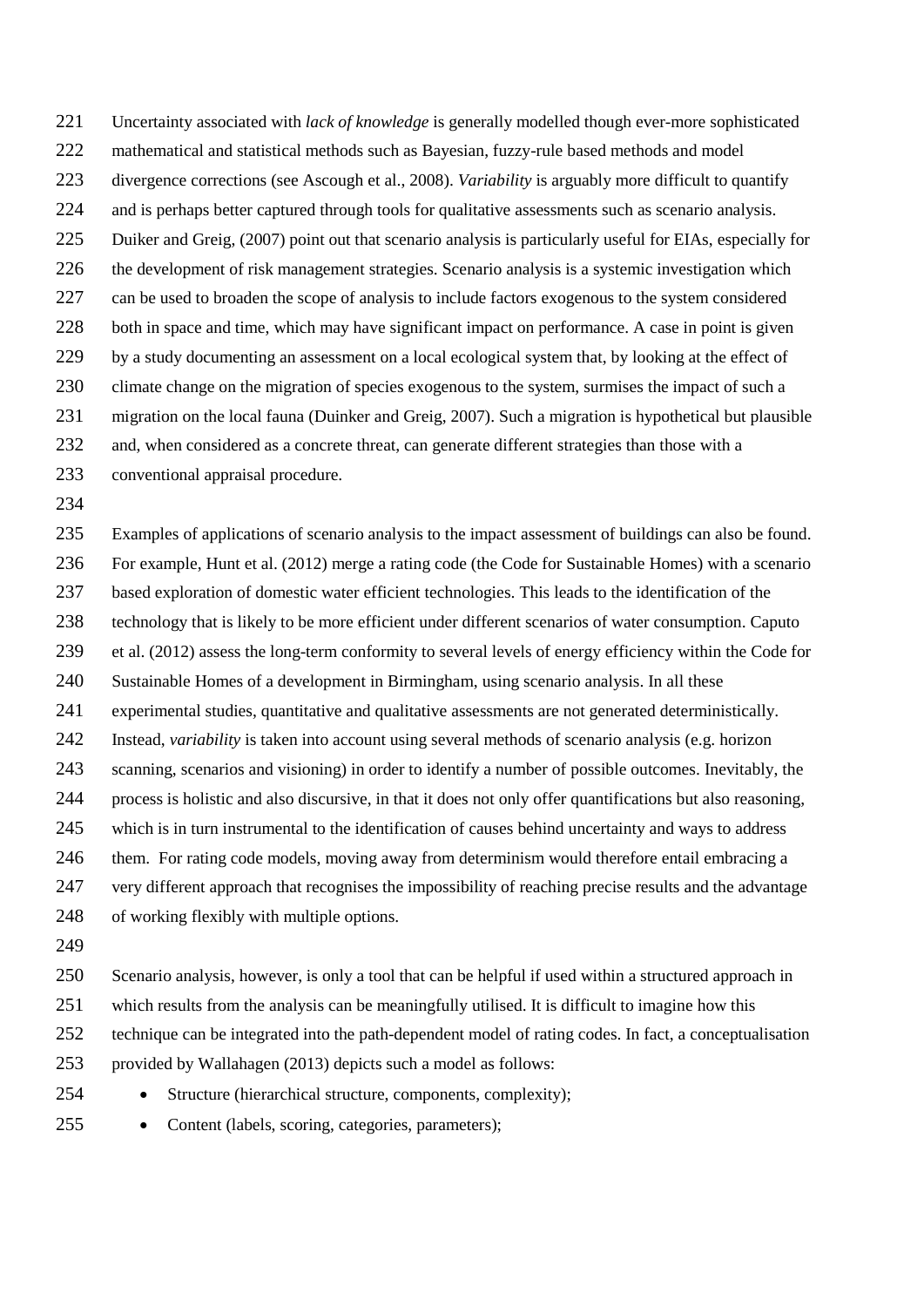- 256 Aggregation (method, weighting) and Scope (functional equivalent, spatial boundaries, temporal boundaries, impacts).
- Another conceptualisation that is less prescriptive and attempts to capture the underlying principles of the impact assessment model is provided by Fenner and Ryce (2008):
- *classification* (i.e the identification of inputs and categories),
- *characterisation* (i.e. definition of the contribution of each input to the assessment); and
- 

262 • *valuation* (i.e. scores and rankings).

 We use this conceptualisation as a stepping stone allowing to include *variability* in the assessment. To this end, we turn to a theory developed in urban planning which directly addresses *variability* in order to learn and apply the learning to rating codes.

*A non-deterministic approach to urban planning to manage uncertainty.*

 In reaction to an approach to planning relying excessively on trends and forecasts to determine patterns of urban development, Myers and Kitsuse (2000) call for qualitative approaches integrating data analysis, which can help make sense of past events and the present, and construct a line of continuity to better anticipate future challenges. Prescriptive targets such as housing units and commercial floor space risk to be meaningless and unattained in a world with high uncertainty (see Balducci, 2011). Hillier (2011) proposes a theoretical approach to deal with 'virtualities unseen in the present' (Balducci, 2011). She introduces the concept of different 'trajectories or visions of the longer term future' as opposed to a future envisioned in continuity with the present, or as a path-dependent repetition of the past. She argues for a 'cartographic method' to develop planning, in which potentialities are traced and maps of the interplay of critical factors and phenomena are drawn up. Myers and Kitsuse (2000) reach the same conclusion when they say that scenarios have the power to demystify the future by 'reducing complexity while bringing multiple perspectives into consideration'. *Variability* as a form of uncertainty can be addressed by charting future possible events with the aim of generating a *possibility space* (see Duinker and Greig, 2007)*,* within which options for urban development can be examined and their performance evaluated under a number of variables. Hillier is aware of the difficulties of applying theoretical insights into practice (2005; 2011). Hillier is

not alone; other scholars have developed work and provided insights on the difficulties of moving

- from strictly normative ways to envisage and implement urban development to new approaches
- focusing on process (i.e. a dynamic understanding of phenomena) (see Fainstein, 2005; Galloway and
- Mahayni, 1977). Nevertheless, Hillier attempts the formulation of three guiding principles that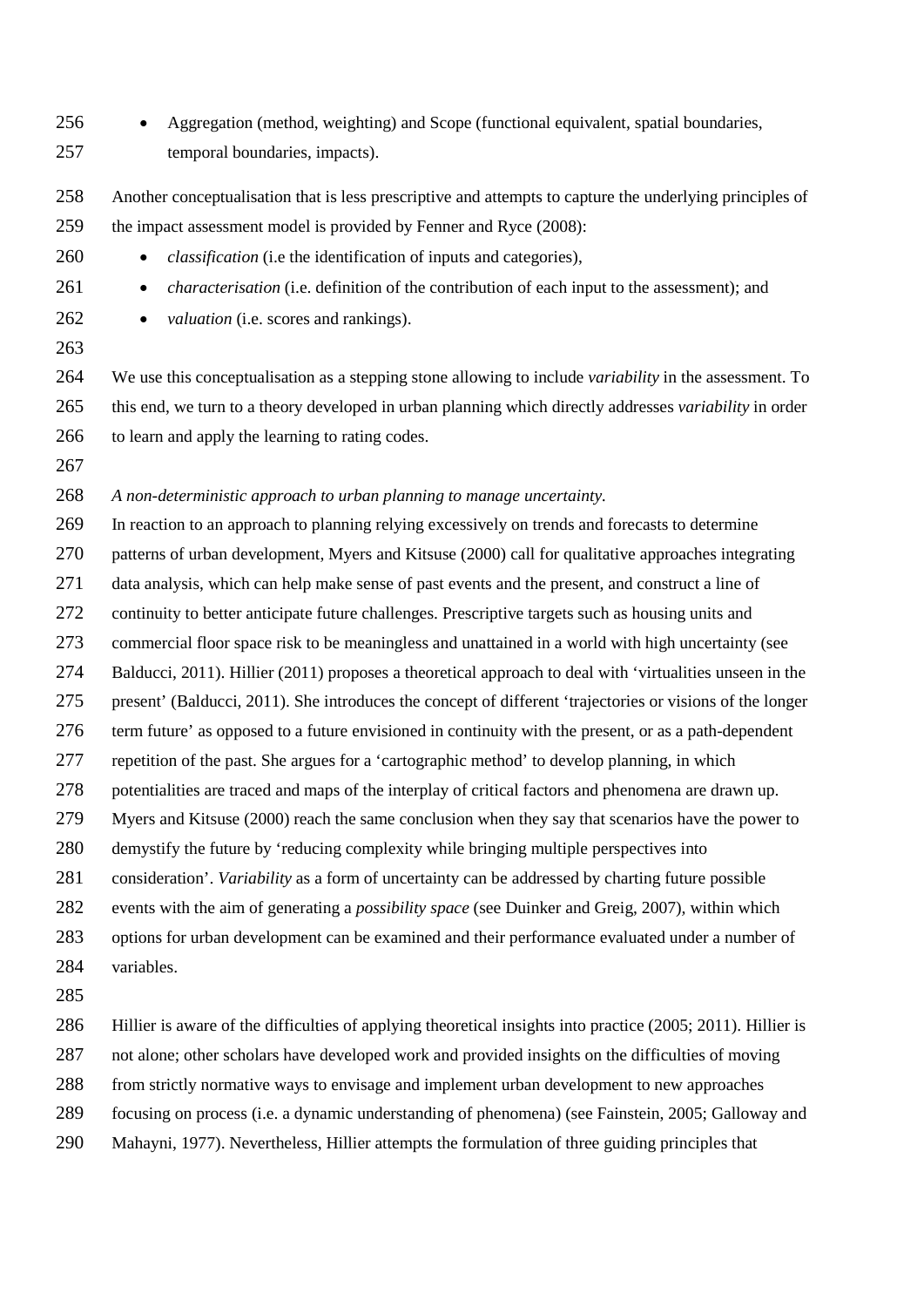- recognise the dynamic rather than static nature of urban transformation, which can have an impact on the way planning is understood in practice:
- 
- the investigation of 'virtualities' unseen in the present;
- 294 the experimentation with what may yet happen; and
- 
- the temporary inquiry into what at a given time and place we might yet think or do.
- 

 What follows is a brief elaboration of these principles and an attempt to transpose them to the rating code field.

 The first principle can be associated with a permanent exercise of horizon scanning ensuring that, when planning, what is possible is identified and not ignored. This exercise, for example, can give a voice to those urban stakeholders (e.g. local communities, associations and small enterprises) who are part of (and informally involved in) any urban transformational process, and with their actions elicit surfacing needs and wants or influence the success or failure of top-down plans. The principle can thus be seen as a call to planning intended as an exploratory practice, attentive to how bottom-up processes can steer transformation in cities in ways that are not intentionally and centrally planned. Harnessing these processes becomes a way to turn uncertainties into opportunities and can lead to a planning strategy highly adaptive to emergent phenomena and therefore endowing resilience. With regards to rating codes, it is this exploratory dimension that can be useful to transform them into effective design tools. This dimension requires systemic inquiry into the possible vulnerabilities of design options. For example, buildings designed with open spaces and to perform efficiently through natural ventilation may be, shortly after their delivery, renovated with cellular spaces, thus compromising their passive cooling strategy (Montazami et al, 2015). Passive design principles are currently strongly promoted, although it is unsure whether they will perform effectively against a medium-to-long term scenario of higher mean temperatures (Sameni et al, 2015). Exploration, in other words, can also help identify technical solutions and connected criteria that are appropriate for particular contexts, which is another shortcoming of rating codes highlighted above.

 The second principle suggests experimentation as an approach to ascertain benefits and advantages of emerging trends in urban transformation. Herein, the eventualities are not only perceived as adverse events to be managed but also as occasions to test new arrangements and take advantage of their positive aspects. In planning, this entails a shift of attitude to governance allowing emergent phenomena to influence the planning agenda and be tested for their effectiveness in addressing societal issues. Eventualities are place-specific and experimentations are thus responses to specificities of local conditions. This can be linked to another characteristic of rating codes, which offer a generalised, universal set of requirements for compliance, thus leaving no space for options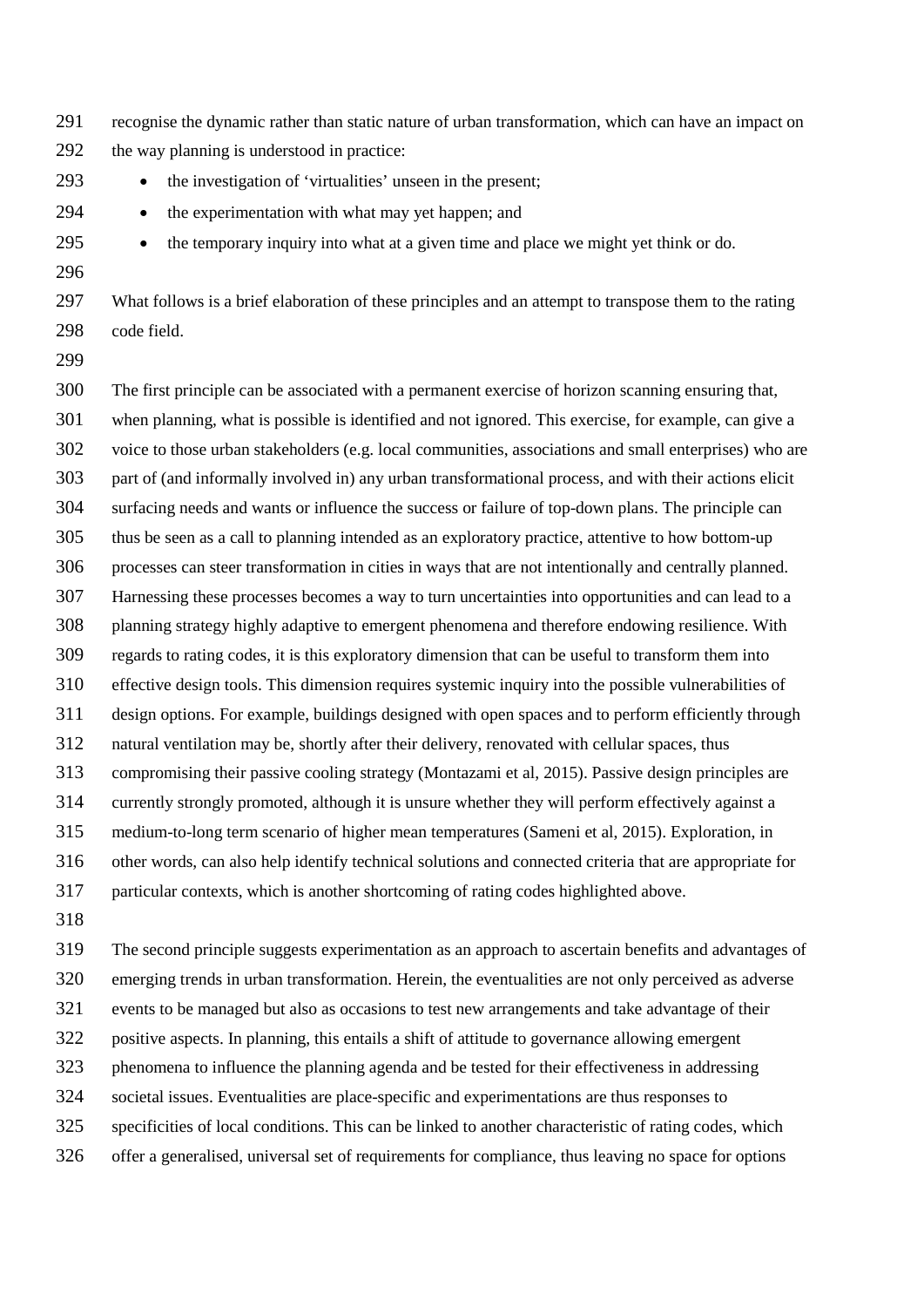that are not included within the rating frameworks or for any other alternative that departs from an understanding of sustainable building performance and its scope as defined within such frameworks.

 The last principle promotes a permanent attitude to inquiry and reflection on the state of things at any time. It suggests critical and self-critical analysis as an approach to verify the effectiveness of directions undertaken and also preparedness to change when analysis points to the need for different directions. It is a principle that brings together the first two, recognising that exploration and experimentation necessitate critical reflection to evaluate effectiveness of all options. This requires openness to change and flexibility in decision-making for urban development. By extension, it can be an invitation to understand rating codes differently, not only as a quantitative and/or qualitative evaluation of buildings' performance but also as instruments enabling inquiry, therefore dialectical exchange between stakeholders, leading to awareness of substantive objectives for sustainable performance and solutions that are robust over time. 

## **4. An outline of an uncertainty-based approach to rating codes for buildings.**

 In the sections above, shortcomings of the rating codes have been outlined together with principles of a non-deterministic planning theory, suitable to deal with *variability*. Factors of uncertainty for rating codes such as limited scope of the assessment, educational impact and gap between predicted and in- use performance, which limit their effectiveness can be revisited using the concepts of exploration, investigation and inquiry. We bring together these insights and propose a new model of rating codes, starting from the conceptualisation of Fenner and Ryce (2008) introduced above. A diagram of a new rating code merging the two is represented in Figure 1.

#### FIGURE 1

 In the diagram, the stages of *classification and characterisation*, which are currently fixed components in all rating codes, are complemented with an *experimentation* stage, in which new technologies or strategies that are not captured in the existing *classification* and *characterisation* stages can be identified and proposed. For example, a study shows how, in some of the most common rating codes (e.g. LEED, BREEAM and GBRT), passive design features are penalised if compared to conventional energy saving strategies (Chen et al., 2015). In an amended rating code model it would be possible to propose and include passive solar design criteria under the *energy* category, thus superseding some of the existing criteria for energy efficiency. Different weighting and scores can be proposed to encourage higher efficiency in water usage, renewable energy generation or ecology, in response to particular contextual conditions and stresses. Other categories could be introduced, focusing on, for example, users' behaviour, household waste and food production, whenever relevant to the particular site, ambition of the development proposed and social profile of the users. To this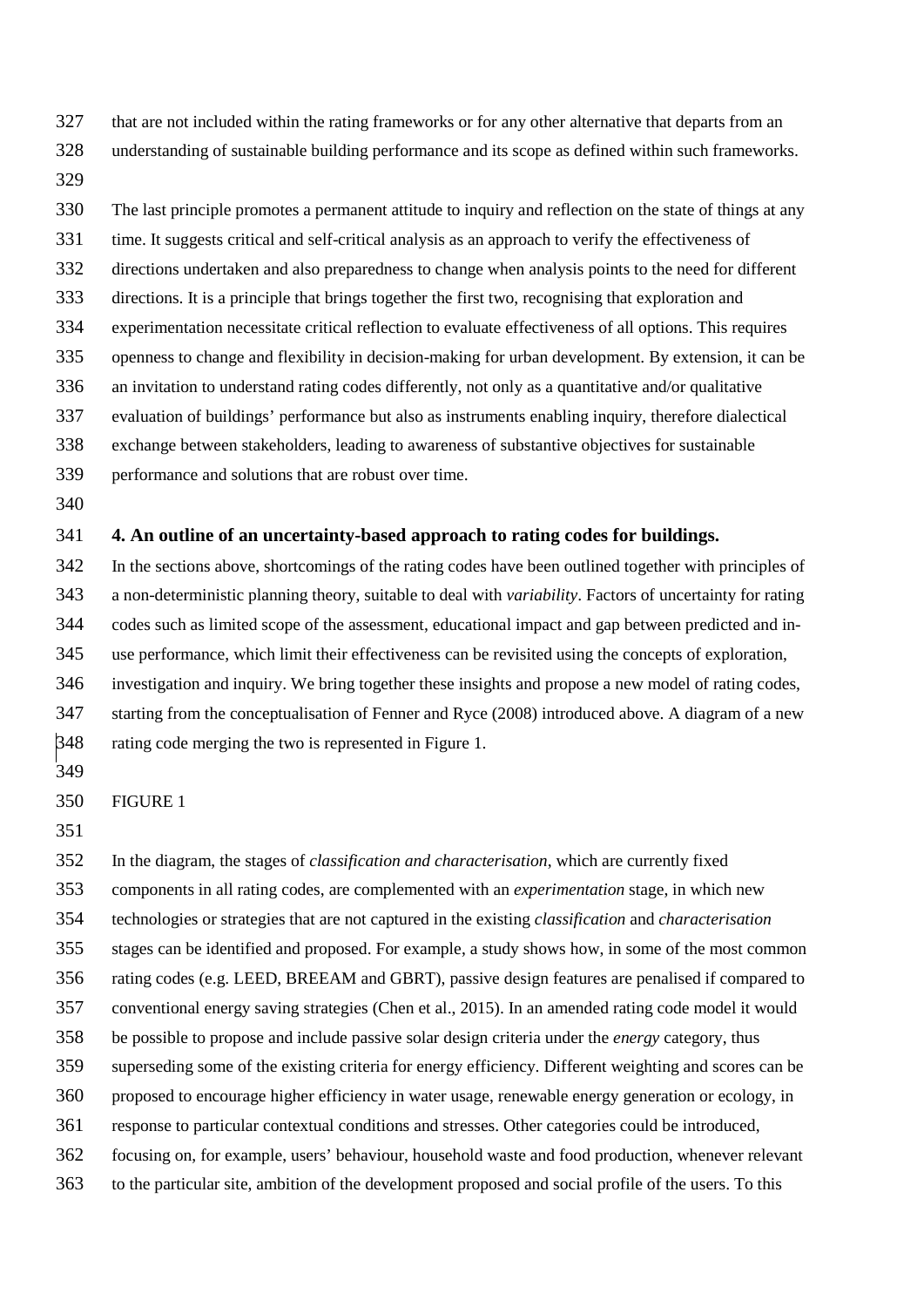end, a site and building specific investigation must be developed, which can lead to the identification

- of alternative strategies to sustainable performance that are more likely to be successful in the long
- term, within a particular socio-economic and environmental context. Furthermore, the identification
- of optimal strategies that need to be captured with appropriate criteria within the rating system
- requires dialogue with planning departments, thus encouraging dialectic debate and active
- participation in shaping the assessment.
- 

 In the *exploration* stage, a scenario analysis can be developed, in which the lifetime of the proposed building is specified and vulnerable factors that may undermine buildings' performance are identified. For example, as mentioned above, ventilation strategies can be impacted by changes in layout over the lifetime of buildings (Montazami et al., 2015). The perceived economic value of office buildings can be strictly related to its flexibility of spaces and systems upgrading (Vimpari and Junnila, 2016). Similar to the aforementioned need for EIA to make internal and external factors of uncertainty explicit within the EIA assessment, rating codes too can increase their effectiveness by eliciting uncertainties and use this process to generate solutions mitigating future risks. A way to implement this in practice implies the use of scenario-based techniques that can lead to broaden the scope of assessment and elicit relationships between actors, policies and diverse factors (e.g. 'what ifs' inquiring consequences of changes of use, layout, external conditions, number and profile of users, etc.), which cannot be captured in checklists for sustainable performance (Hacking and Guthrie, 2008). At its most basic, this type of quantitative evaluation could take the format of a risk analysis such as those required for large development or infrastructural projects. Other frameworks for this stage of the assessment that can be used are however available and in use. For example, BREEAM Renovation, organises the lifecycle of buildings in sub-cycles such as structural, systems and components, each one with a particular life cycle (e.g. 60 years for the structural cycle). A similar framework could be used to identify points of vulnerability across each cycle and demonstrate that such points have been addressed within the project.

 In the final stage, *valuation* must be formulated that can capture both the performance forecasted, and vulnerabilities possibly undermining such performance and connected causes. For example,

quantifications can be expressed with performance ranges, rather than discrete figures, and qualitative

evaluations explaining the reasons for each particular performance within the range. Valuation should

- not be limited to the building as modelled during the design stage but extended to the in-use
- performance. Hillier envisions planning as a practice in which 'outcomes are volatile; where problems
- are not 'solved' once and for all but are rather constantly recast, reformulated in new perspectives'
- (Hillier, 2005:278). This is a dynamic vision of urban planning that suggests, by extension, an
- assessment iterated over time, following a reflective phase in which solutions are revisited and lessons
- are learned. Stakeholders involved in the design, construction and use of a building are therefore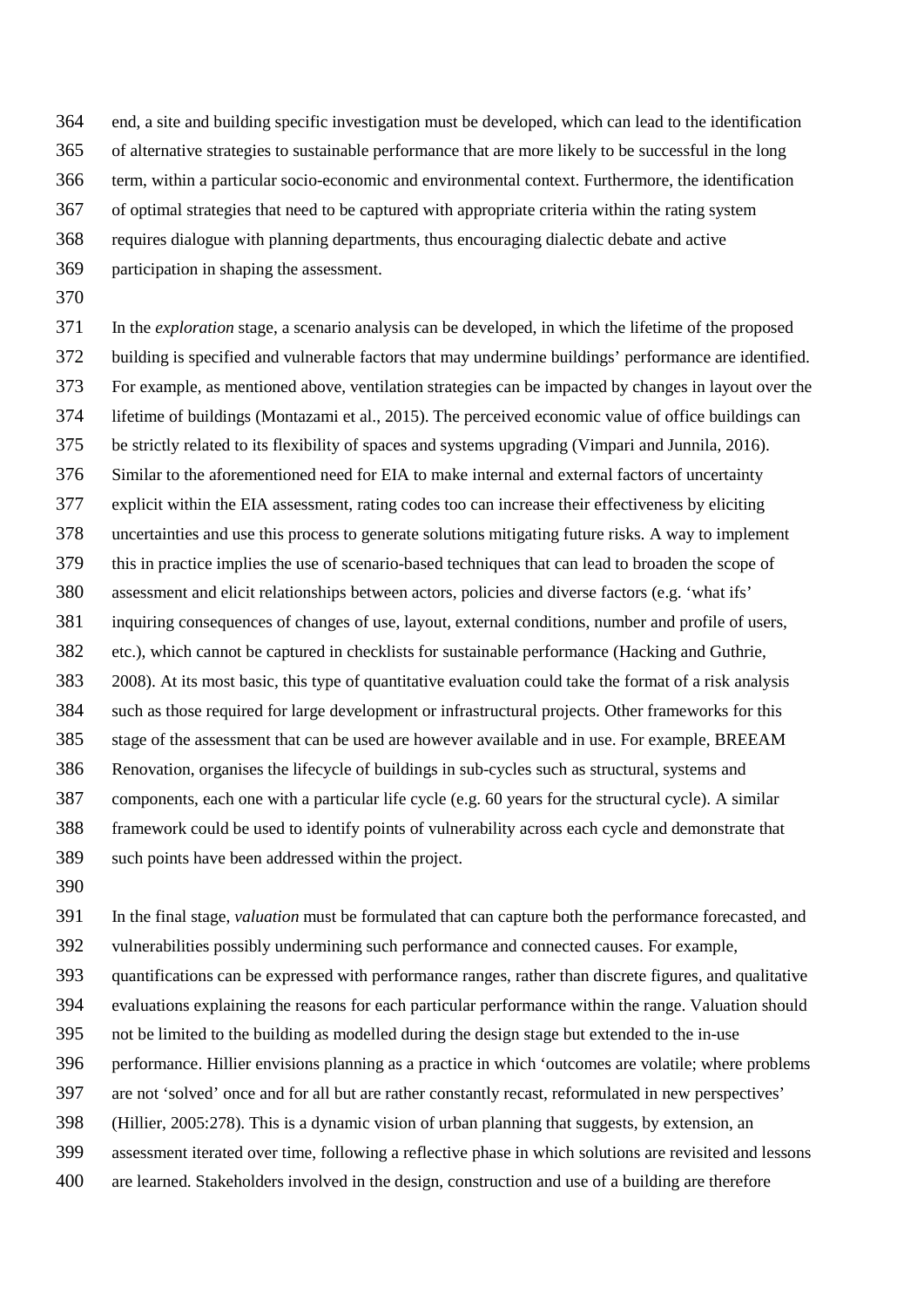participating in a long-term design and monitoring process of the building, learning form this process and applying lessons to periodically improve performance. Conceptually, this principle seems distant from the linearity of the rating code model of classification-characterisation-valuation. Here again, the parallel with the EIAs debate mentioned above regarding the advantages of a follow-up assessment, can offer a useful term of comparison. Extending the timescale of the assessment can be functional both to establishing the level of exactitude of predictions and using this knowledge to improve future assessments, and to modifying, whenever technically and economically viable, anything that does not function as predicted. To this end, Soft Landings (www.bsria.co.uk/services/design/soft-landings) offers a framework which could be valid also for a new type of uncertainty-based assessment. A protocol rather than a conventional appraisal, Soft Landings expands the temporal limits of the assessment to the post-occupancy phase, at the same time modifying relationships and obligations of the actors involved in the building process (i.e. clients, designers and constructors collaborating beyond completion to ensure the correct use of the building). This, in turn, requires the redefinition of stakeholders' remits and responsibilities (within the design, construction and management process), which can no longer be limited to the delivery of buildings but also include their maintenance. A further reflection is necessary about the issue of effectiveness. In reviewing literature on effectiveness and EIAs, Chanchitpricha and Bond (2013) identify four categories contributing to its

 conceptualisation: procedural (i.e. complying with standards and principles), substantive (i.e. attaining intended objectives), transactive (i.e. cost and time effective) and normative. In particular, normative effectiveness (that is: the potential of assessments to influence positively attitudes towards sustainable development of stakeholders involved in any development process), suggests a role for impact assessments that transcends the mere provision of scientific evidence and somehow stimulate a process of change. Transferring this to rating codes entails that these tools can be used to (and designed in a way that) help embed sustainability in urban policies. However, such a normative change risks to be static because of the rating codes' path dependent model, which reduce sustainable performance to a number of possible options universally applied and considers performance as predicted rather than in use. A normative change that is more dynamic can only be achieved through progressive learning and models of assessment are needed that can facilitate this process. The uncertainty-based model of assessment for buildings proposed here is an initial attempt to emphasise the potential for dynamic normative change.

## **5. Conclusions.**

 As a contribution of this paper to the debate on rating codes for buildings, a new model based on uncertainty has been outlined in the section above. The new rating code model requires a shift of focus from an effectiveness understood as reliability and robustness of the assessment results to one that is based on an identification of a *possibility space,* in which buildings can be examined during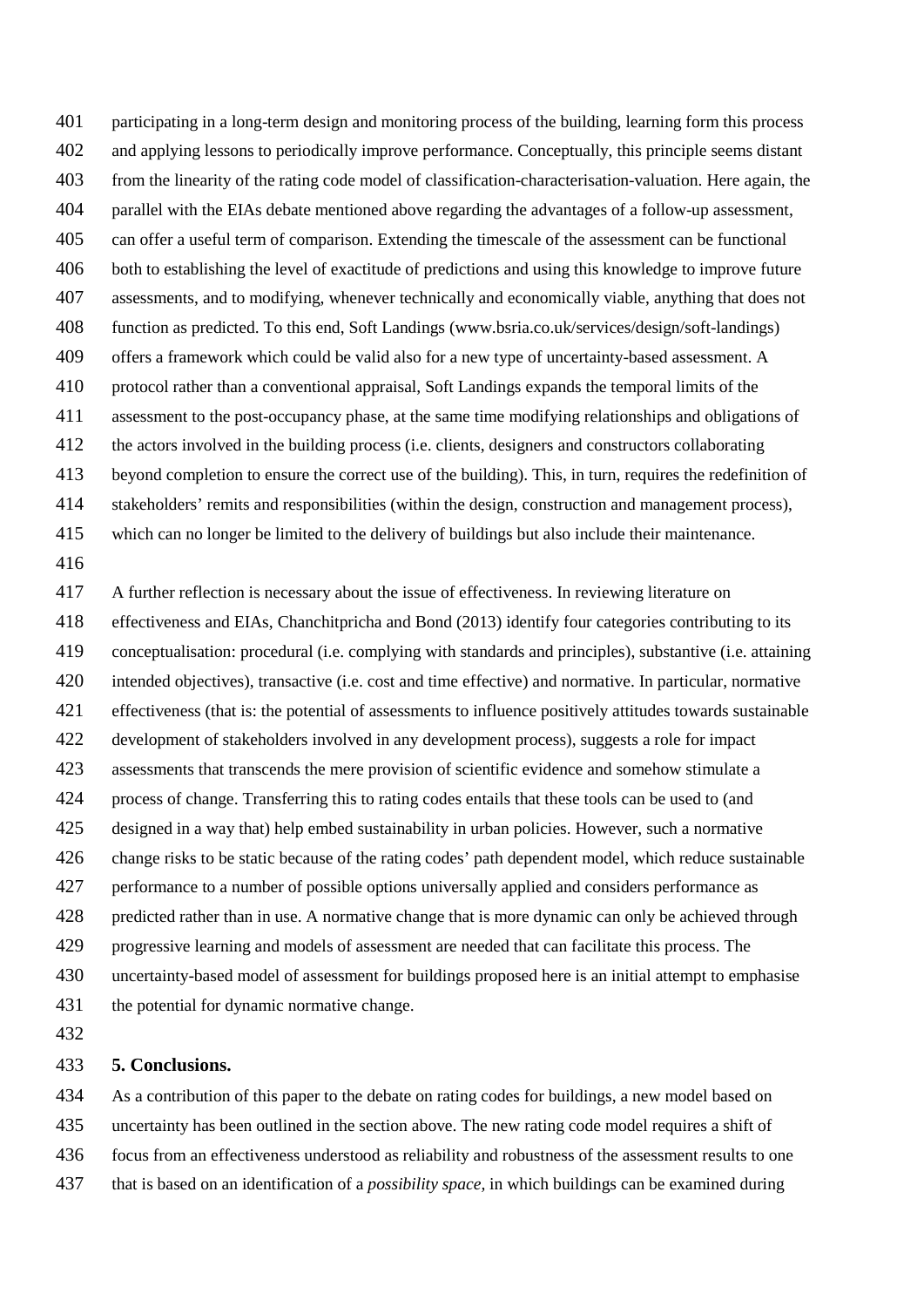- their lifetime, vulnerabilities impacting predicted performance values identified and fluctuations of
- such values determined, thus making uncertainties explicit. The resulting model is an evolution of the
- three-stage model that typically characterises rating codes (i.e. *categorisation*, *classification* and
- *valuation*), which are reformulated in accordance to the principles of *experimentation* (of other
- options of sustainable performance that transcend those typically appraised in rating codes) and
- *exploration* (the process of identifying the long-term vulnerability of such options), thus enabling to
- address *variability* (i.e. uncertainty related to randomness of nature, human behaviour and
- technological surprises). *Inquiry* is also used to ensure that the resulting assessment is iterated over
- time, with strategies initially formulated adjusted if needed. *Variability* is addressed in three ways:
- firstly by identifying approaches that are in line with site-specific conditions (with site boundaries that
- can vary from local to city-wide depending on the ambition and nature of the project); secondly, by
- ensuring that such approaches are implemented effectively over the life-cycle of the building; and
- thirdly, by providing a form of scoring that encourages this exploration. This, in turn, can improve
- effectiveness of the building's impact assessment by addressing issues of scope, educational impact
- and performance gap that are indicated in literature as ineffectively dealt with in the current rating
- code model.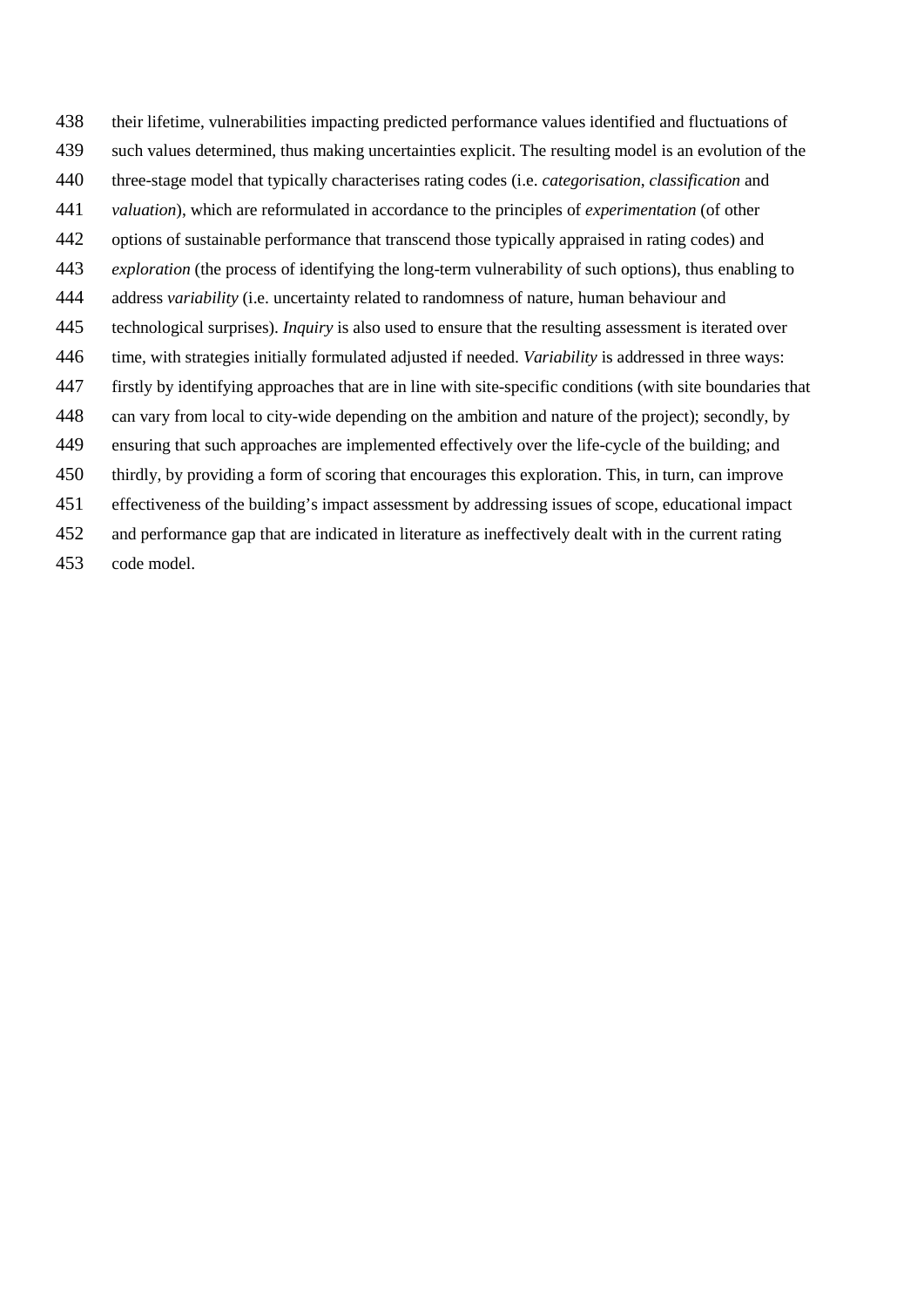#### **References.**

Adegbile, M. B. O. 2013. Assessment and Adaptation of an Appropriate Green Building Rating System for Nigeria. *Journal of Environment and Earth Science* 3(1): 1-10.

Alyami, G. S. H. and Rezgui, Y. 2012. Sustainable building assessment tool development approach. *Sustainable Cities and Society* 5: 52–62.

Amasuomo, T. T., Atanda, J. and Baird, G. 2017. Development of a building performance assessment and design tool for residential buildings in Nigeria. Procedia Engineering 180: 221 – 230.

Ascough II, J.C., Maier, H.R. Ravalico, J.K. and Strudley, M.W. 2008. Future research challenges for incorporation of uncertainty in environmental and ecological decision-making. *Ecological Modelling* 219: 383– 399.

Assefa, G., Glaumann, M., Malmqvist, T., Kindembe, B., Hult, M., Myhr, U. and Eriksson, O. 2007. Environmental assessment of building properties—Where natural and social sciences meet: The case of EcoEffect. *Building and Environment* 42: 1458–1464.

Balducci, A. 2011. Strategic planning as exploration. *Town Planning Review*, 82(5): 529-546. Becchio, C., Corgnati, S. P., Fabrizio, E., Monetti, V. and Seguro, F. 2014. Application of the LEED PRM to an Italian existing building. *Energy Procedia* 62: 141 – 149.

Berardi, U. 2012. Sustainability Assessment in the Construction Sector: Rating Systems and Rated Buildings. *Sustainable Development* 20(6): 411–424.

Booth, A.T. and Choudhary, R. 2013. Decision making under uncertainty in the retrofit analysis of the UK housing stock: Implications for the Green Deal. *Energy and Buildings* 64: 292–308.

Bribián, I. Z., Usón, A. A, and Scarpellini, S. 2009. Life cycle assessment in buildings: State-of-the-art and simplified LCA methodology as a complement for building certification. *Building and Environment* 44: 2510– 2520.

Caputo, S., Caserio, M., Coles, R., Jancovic, L. and Gaterell, M. R. 2012. A scenario-based analysis of building energy performance. Proceedings of the ICE - Engineering Sustainability 165 (1): 69-80.

Carbon Trust 2012. Closing the gap – Lessons learned on realising the potential of low carbon building design. The Carbon Trust.

Cashmore, M. 2004. The role of science in environmental impact assessment: process and procedure versus purpose in the development of theory. *Environmental Impact Assessment Review 24:* 403–426.

Cashmore, M., Richardson, T., Hilding-Ryedvik, T. and Emmelin, L. 2010. Evaluating the effectiveness of impact assessment instruments: Theorising the nature and implications of their political constitution. *Environmental Impact Assessment Review* 30: 371–379.

Chanchitpricha, C. and Bond, A. 2013. Conceptualising the effectiveness of impact assessment processes. *Environmental Impact Assessment Review* 43: 65–72.

Chandratilake, S.R. and Dias W.P.S. 2013. Sustainability rating systems for buildings: Comparisons and Correlations. *Energy* 59: 22-28.

Chen, X., Yang, H. and Lu. L. (2015) A comprehensive review on passive design approaches in green building rating tools. *Renewable and Sustainable Energy Reviews* 50: 1425–1436.

Cheng, W., Behzadzodagar and Feifesun 2017. Comparative analysis of environmental performance of an office building using BREEAM and GBL. *International Journal of Sustainable Development and Planning* 12(3) 528–540.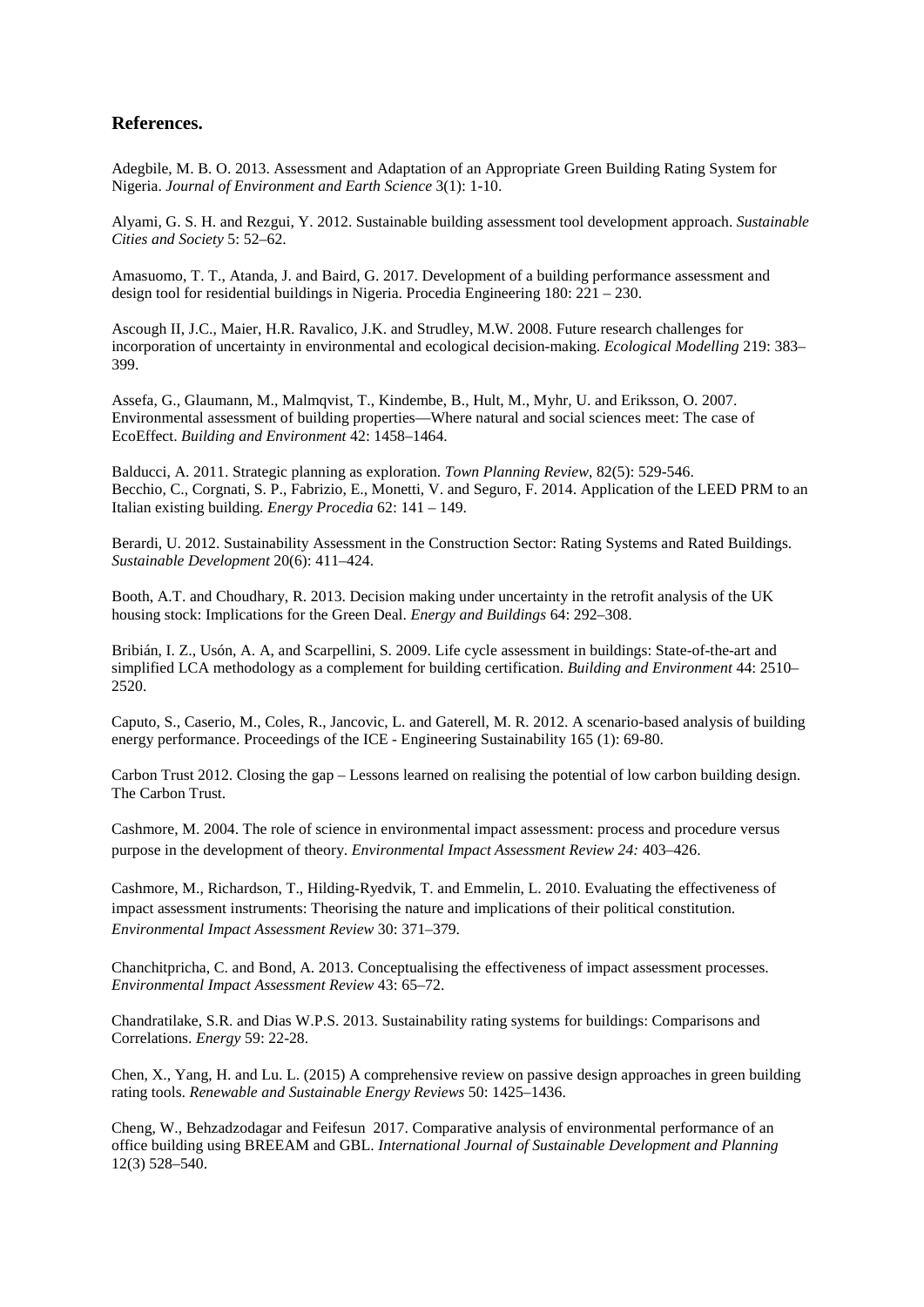Chew, M. Y. L. and Das, S. 2008. Building Grading Systems: A Review of the State-of-the-Art. *Architectural Science Review* 51(1): .3-13

Cole, R. J. 1998. Emerging trends in building environmental assessment methods. *Building Research & Information* 26(1): 3–16.

Cole, R. J. 2005. Building environmental assessment methods: redefining intentions and roles. *Building Research & Information* 35(5): 455–467.

Cole, R. J. and Valdebenito, M. J. 2013. The importation of building environmental certification systems: international usages of BREEAM and LEED. *Building Research & Information* 41(6): 662-676.

Conte, E. and Valeria Monno, V. 2012. Beyond the buildingcentric approach: A vision for an integrated evaluation of sustainable buildings. *Environmental Impact Assessment Review* 34: 31–40.

Crawley, D. and and Aho, I. 1999. Building environmental assessment methods: applications and development trends. *Building Research & Information* 27(4/5): 300–308.

Dempsey, N., Bramley, G., Power, S. and Brown, C. 2009. The Social Dimension of Sustainable Development: Defining Urban Social Sustainability. *Sustainable Development* 19(5):289-300.

Directive 2002/91/EC of the European Parliament and of the Council of 16 December 2002 on the energy performance of buildings.

Duinker, P. N. and Greig, L. A. 2007. Scenario analysis in environmental impact assessment: Improving explorations of the future. *Environmental Impact Assessment Review* 27: 206–219.

Fabi, V., Andersen, R. V., Corgnati, S. and Olesen, B. W. 2012. Occupants' window opening behaviour: A literature review of factors influencing occupant behaviour and models. *Building and Environment* 58: 188-198.

Fainstein, S. 2005. Planning Theory and the City. *Journal of Planning Education and Research* 25: 121-130.

Fenner, R. A. and Ryce, T. 2008. A comparative analysis of two building rating systems. Part 1: evaluation. *Proceedings of the Institution of Civil Engineers Engineering Sustainability* 161(1): 55–63.

Fowler, K. M. and Rauch, E. M. 2006. Sustainable Buildings Rating Systems – Summary. Pacific Northwest National Laboratory. Available at http://www.pnl.gov/main/publications/external/technical\_reports/PNNL-15858.pdf. Accessed on 05.10.2017.

Galloway, T. D. and Mahayni, R. G. 1977. Planning Theory in Retrospect: The process of Paradigm Change. *Journal of the American Planning Association* 43(1): 62-71.

Galvin, R. and Sunikka-Blank, M. 2012. Economic viability in thermal retrofit policies: Learning from ten years of experience in Germany. *Building and Environment* 58: 188-198.

Garcia Sanchez, D.. Lacarrière, B., Musy, M. and Bourges, B. 2014. Application of sensitivity analysis in building energy simulations: combining first- and second-order elementary effects methods. *Energy and Buildings* 68: 741–750.

Gill, Z. M., Tierney, M. J., Pegg, I. M. and Allan, N. 2010. Low energy dwellings: the contribution of behaviours to actual performance, Building Research & Information, 38(5): 491-508.

Haapio, A. and Viitaniemi, P. 2008. A critical review of building environmental assessment tools. *Environmental Impact Assessment Review* 28: 469–482.

Haas, R. and Biermayr, P., 2000. The rebound effect for space heating Empirical evidence from Austria. *Energy policy* 28(6-7):403-410.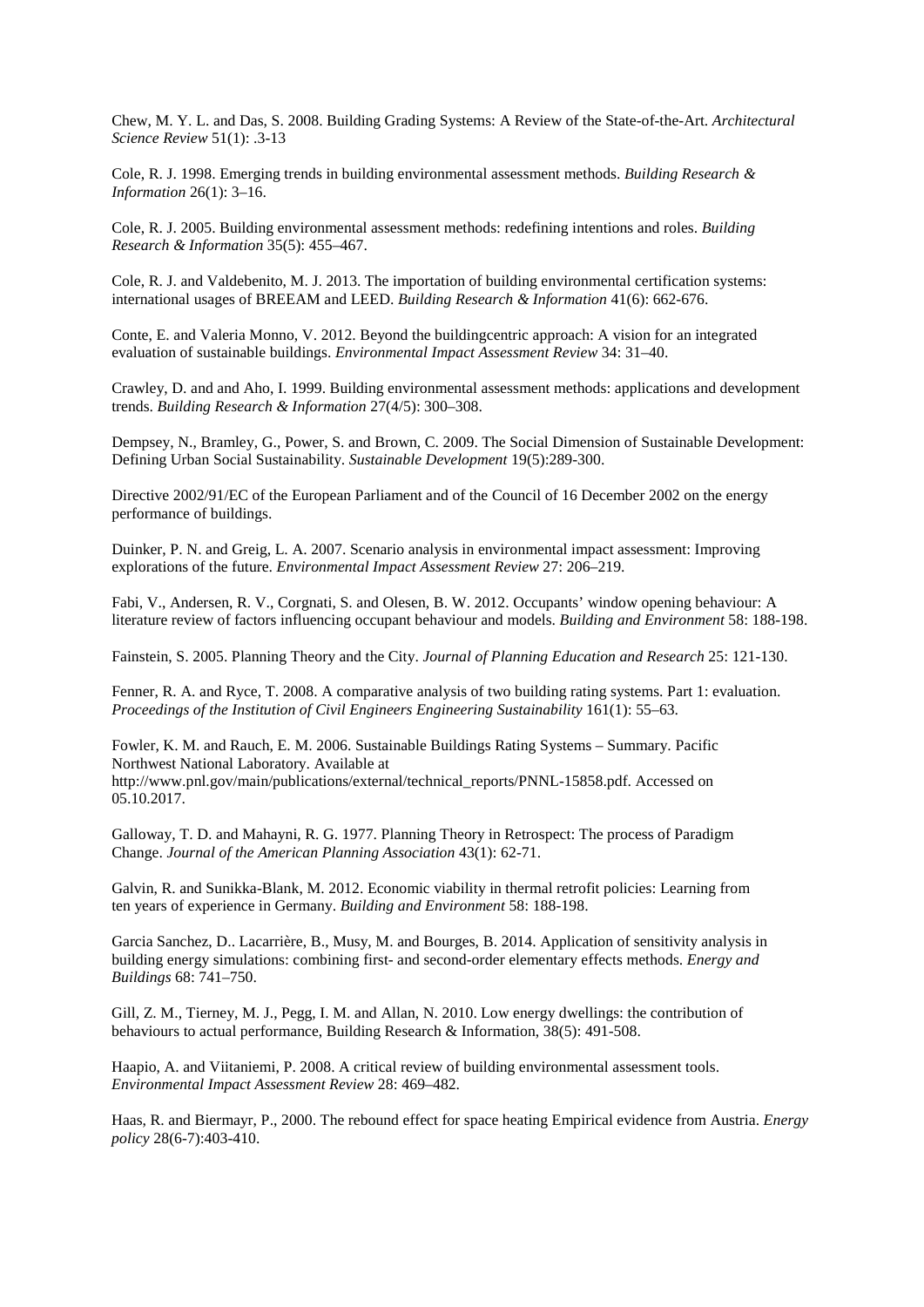Hacking, T and Guthrie, P. 2008. A framework for clarifying the meaning of Triple Bottom-Line, Integrated, and Sustainability Assessment. *Environmental Impact Assessment Review* 28: 73–89.

Haroglu, H. 2013. The impact of Breeam on the design of buildings. *Proceedings of the Institution of Civil Engineers: Engineering Sustainability* 166(1): 11-19.

Hillier, J. 2005. Straddling the post-structuralist abyss: between transcendence and immanence? *Planning Theory* 4(3): 271-299.

Hillier, J. 2011. Strategic navigation across multiple planes -Towards a Deleuzean-inspired methodology for strategic spatial planning. *Town Planning Review*, 82 (5): 503-527.

Hopfe, C.J. and Hensen, J.L.M. 2011. Uncertainty analysis in building performance simulation for design support. *Energy and Buildings* 43 (10): 2798-2805.

Hunt, D.V.L., Lombardi, Farmani, R., Jefferson, I., D.R., Memon, F.A., Butler, D., and Rogers, C.D.F. 2012. Urban Futures and the code for sustainable homes. *Proceedings of the Institution of Civil Engineers – Engineering Sustainability* 165(1): 37-58.

Jha-Thakur, U. and Fischer, T. B. (2016) 25 years of the UK EIA System: Strengths, weaknesses, opportunities and threats. *Environmental Impact Assessment Review* 61: 19–26.

Jones, R. and Fischer, T. B. (2016) EIA Follow-Up in the UK *—* A 2015 Update. *Journal of Environmental Assessment Policy and Management* 18(1): 1650006.

Kajikawa, Y., Inoue, T. and Goh, T. N. 2011. Analysis of building environment assessment frameworks and their implications for sustainability indicators. *Sustainability Science* 6: 233–246.

Krizmane, M., Slihte, S. and Borodinecs, A. 2016. Key criteria across existing sustainable building rating tools. *Energy Procedia* 96: 94 – 99.

Leung, W., Noble, B., Gunn, J. and Jaeger, J. A. G. 2015. A review of uncertainty research in impact assessment. *Environmental Impact Assessment Review* 50: 116–123.

Lützkendorf, T. and Lorenz, D. P. 2006. Using an integrated performance approach in building assessment tools. *Building Research & Information* 34(4): 334-356.

Mateus, R. and Bragança, L. 2011. Sustainability assessment and rating of buildings: Developing the methodology SBToolPT-H. *Building and Environment* 46: 1962-1971.

Menezes, A. C., Cripps, A., Bouchlaghem, D. and Buswell, R. 2012. Predicted vs. actual energy performance of non-domestic buildings: Using post-occupancy evaluation data to reduce the performance gap. *Applied Energy* 97: 355–364.

Mirakyan, A. and De Guio, R, 2015. Modelling and uncertainties in integrated energy planning. *Renewable and Sustainable Energy Reviews* 46: 62–69.

Montazami, A., Gaterell, M. and Nicol, F. 2015. A comprehensive review of environmental design in UK schools: History, conflicts and solutions. *Renewable and Sustainable Energy Reviews* 46: 249–264.

Myers, D. and Kitsuse, A. 2000. Constructing the Future in Planning: A Survey of Theories and Tools. *Journal of Planning Education and Research* 19(3): 221-231.

Newsham et al., 2009 Newsham GR, Mancini S, Birt BJ (2009) Do LEED-certified buildings save energy? Yes, but. Energy and Buildings 41:897–905.

Nicolaisen, M. S., & Driscoll, P. A. (2016). An international review of ex-post project evaluation schemes in the transport sector. *Journal of Environmental Assessment Policy and Management*, *18*(01): 1650008.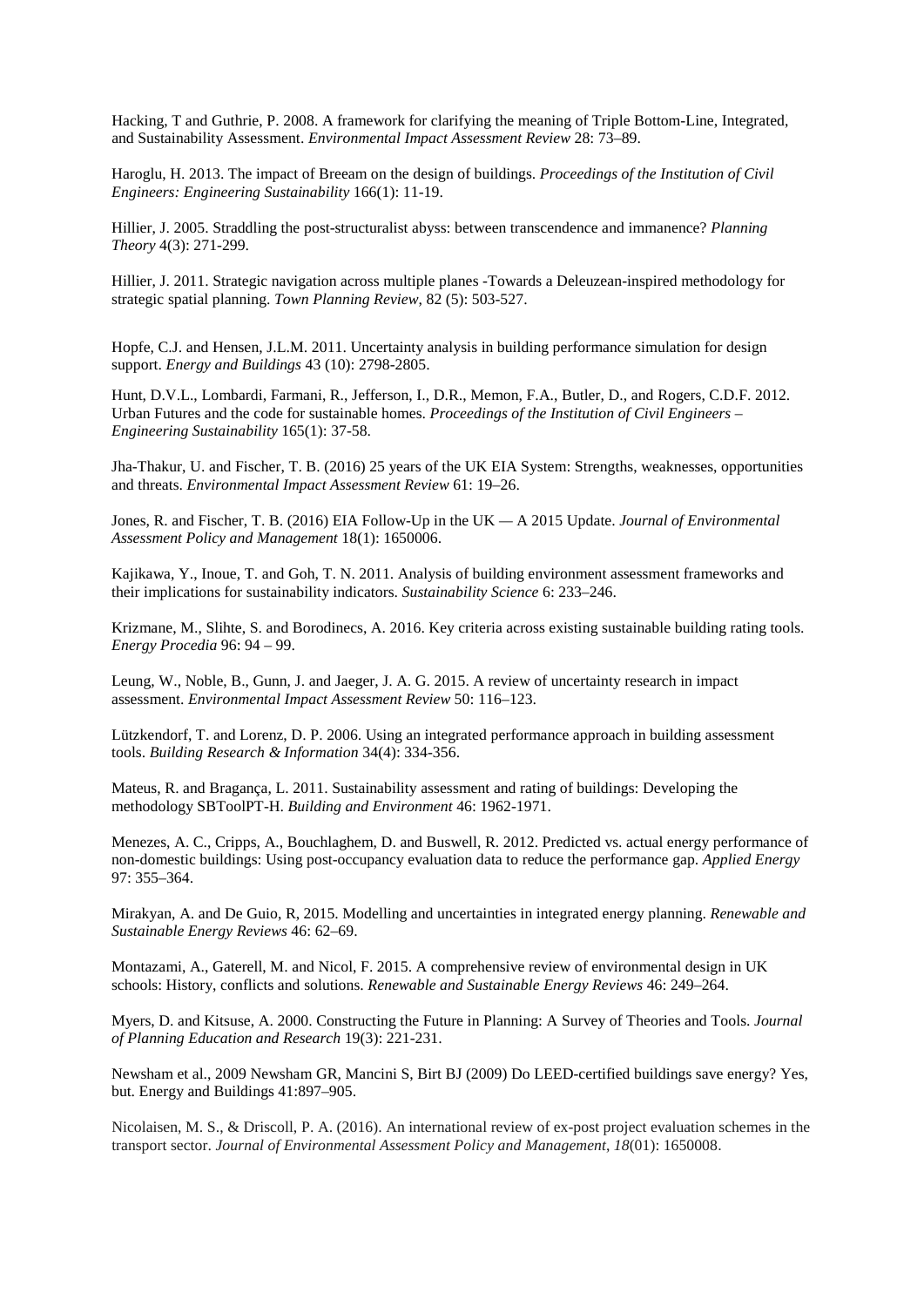Pérez-Lombard, L., Ortoiz, J., Gonzáles, R. and Maestre, I. R. 2009. A review of benchmarking, rating and labelling concepts within the framework of building energy certification schemes. *Energy and Buildings* 41, pp.272-278.

Perdicoúlis, A. and Glasson, J. 2009. The causality premise of EIA in practice. *Impact Assessment and Project Appraisal* 27(3): 247-250.

Pushkar, S. and Shaviv, E. 2016. Using shearing layer concept to evaluate green rating systems. *Architectural Science Review* 59(2) 114-125.

Ragas, A. M. J., Huijbregts, M. A. J., Henning-de Jong, I. and Leuven, R. S. 2009. Uncertainty in Environmental Risk Assessment: Implications for Risk-Based Management of River Basins. *Integrated Environmental Assessment and Management* 5(1): 27 – 37.

Regan, H. M., Colyvan, M. and Borgman, M. A. 2002. A taxonomy and treatment of uncertainty for ecology and conservation biology. *Ecological Applications* 12(2): 618–628.

Reijnders, L. and van Roekel, A. 1999. Comprehensiveness and adequacy of tools for the environmental improvement of buildings. *Journal of Cleaner Production* 7: 221–225.

Retzlaff, R. 2009. Green Buildings and Building Assessment Systems: A New Area of Interest for Planners. *Journal of Planning Literature* 2009 24(1): 3-21.

Rotmans, J. and van Asselt, M. B. A. 2001. Uncertainty management in integrated assessment modelling: towards a pluralistic approach. *Environmental Monitoring and Assessment* 69: 101–130.

Sameni, S. M. T., Gaterell, M., Montazami, A. and Ahmed, A. 2015. Overheating investigation in UK social housing flats built to the Passivhaus standard. *Building and Environment* 92: 222-235.

Schweber, L. and Hasan Haroglu, H. 2014. Comparing the fit between BREEAM assessment and design processes. *Building Research & Information* 42 (3), pp. 300–317.

Thuvander, L., Femenías, P., Mjörnell, K. 2 and Meiling, P. 2012. Unveiling the Process of Sustainable Renovation. *Sustainability* (4): 1188-1213.

Tullos, D. 2009. Assessing the influence of environmental impact assessments on science and policy: An analysis of the Three Gorges Project. *Journal of Environmental Management* 90: 208–223.

Vimpari, J. and Junnila, S. 2016. Theory of valuing building life-cycle investments. *Building Research & Information* 44(4): 345-357.

Wallhagen, M. and Glaumann, M. 2011. Design consequences of di<sub>jerences</sub> in building assessment tools: a case study. Building Research & Information 39(1): 16–33.

Wallhagen, M., Glaumann, M., Eriksson, O. and Westerberg, U. 2013. Framework for Detailed Comparison of Building Environmental Assessment Tools. *Buildings* 3: 39-60.

Walker, W. E., Harremöes, P., Rotmans, J., van der Sluijs, J. P., van Asselt, M. B. A., Janssen, P. and Krayer von Krauss, M. P. 2003. Defining Uncertainty A Conceptual Basis for Uncertainty Management in Model-Based Decision Support. *Integrated Assessment* 4(1): 5–17.

Weston, J. 2000. EIA, Decision-making Theory and Screening and Scoping in UK Practice. *Journal of Environmental Planning and Management* 43(2): 185-203.

Yu, W., Li, B., Yang, X and Wang, Q. 2015. A development of a rating method and weighting system for green store buildings in China. *Renewable Energy* 73: 123-129.

Zhao, H. and and Magoulès, F. 2012. A review on the prediction of building energy consumption. *Renewable and Sustainable Energy Reviews* 16: 3586– 3592.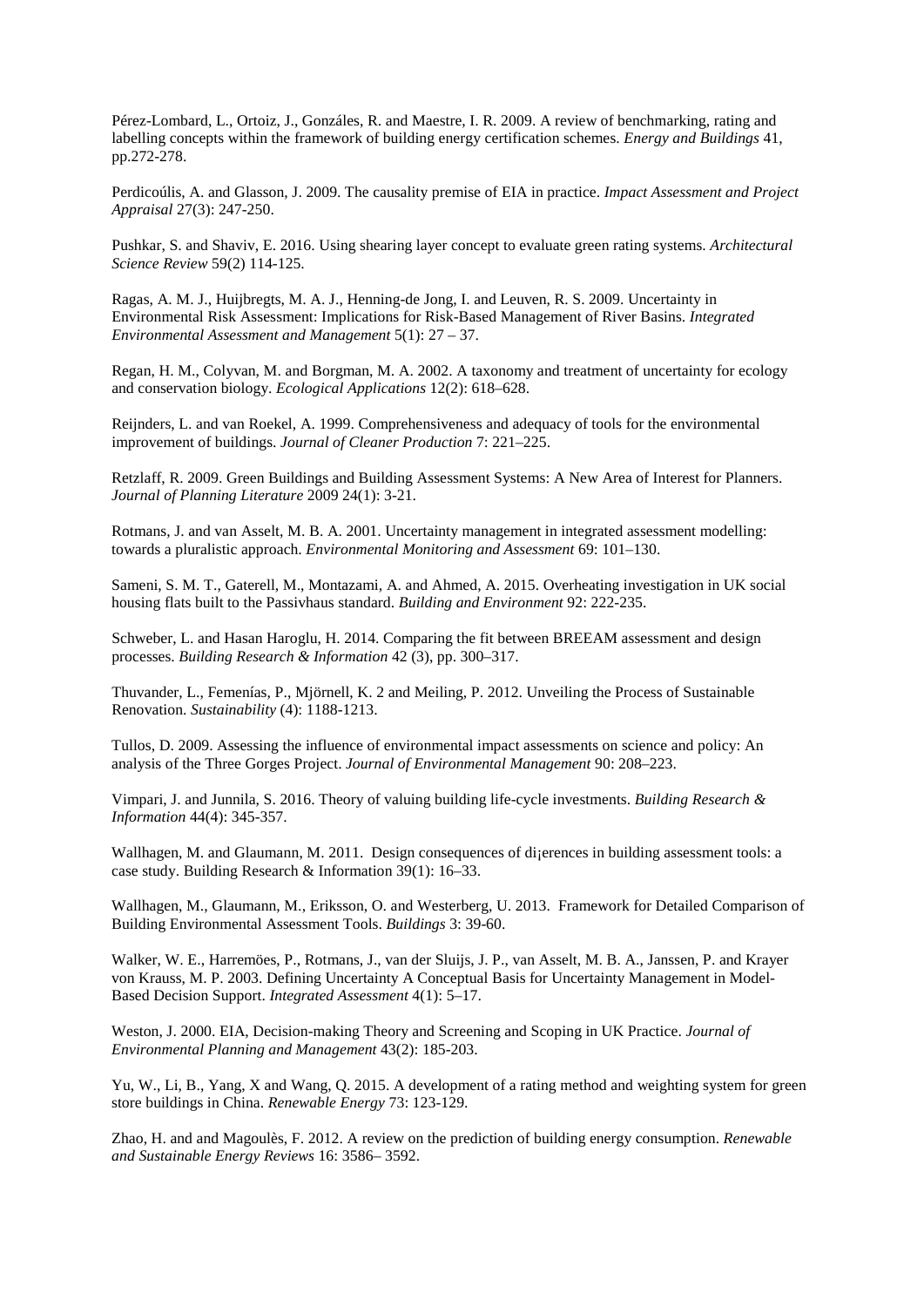Zhao, L. and Zhou, Z. 2017. Developing a Rating System for Building Energy Efficiency Based on In Situ Measurement in China. *Sustainability* 9: 208.